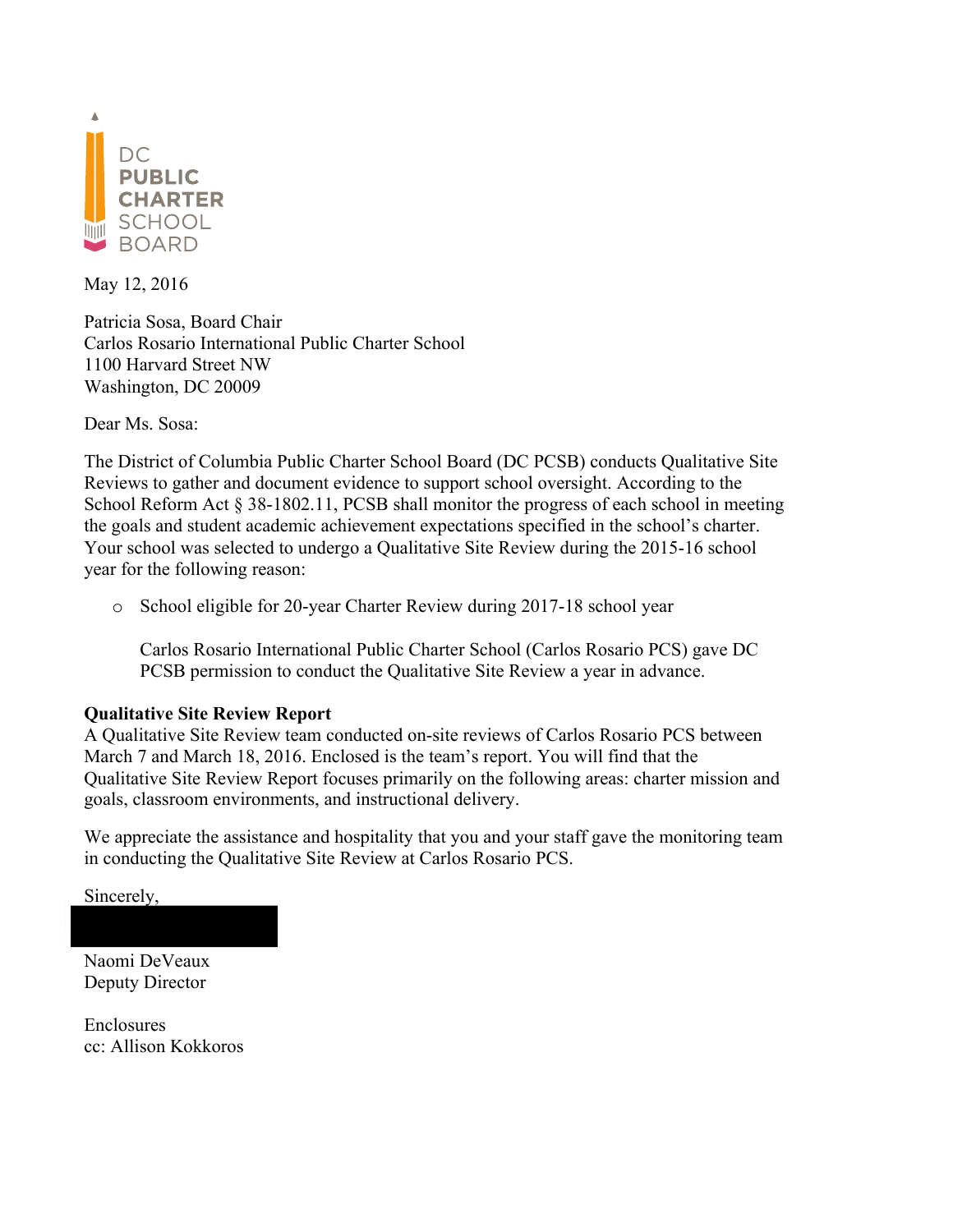## **Qualitative Site Review Report**

**Date:** May 12, 2016 **Campus Name:** Carlos Rosario International Public Charter School **Ward:** 1 **Grade levels:** Adult Education: ages 16 and older **Total Enrollment:** 2011 **English Language Learners enrollment:** 122 **Reason for visit:** School eligible for 20-year Charter Review during 2017-18 school year **Two-week window:** March 7 – 18, 2016 **Number of observations:** 30

#### **Summary**

Carlos Rosario International Public Charter School (Carlos Rosario PCS) provides an education to immigrant adults, preparing them to become invested, productive citizens and members of American society. To this end all classrooms focus on embedding English as a Second Language (ESL) instruction within the curriculum. The school's mission also states that it intends to foster a safe and compassionate learning environment. All members of the Qualitative Site Review (QSR) team noted the positive and respectful interactions throughout the school and among all members of the school community.

Carlos Rosario PCS offers a variety of classes including ESL instruction, Adult Basic Education (ABE) and career training in the culinary, health, and information technology fields. The school also offers classes preparing students for the United States Citizenship test and preparing students for the General Education Development (GED) exam in English and in Spanish. The QSR team observed many of these course offerings during the two-week window and saw consistently strong instruction and student engagement across all programs.

During the QSR two-week window, the team used the Charlotte Danielson Framework for Teaching to examine classroom environments and instructional delivery (see Appendix I). The QSR team scored 94% of observations as distinguished or proficient in the Classroom Environment domain. In the components of "Creating an Environment of Respect and Rapport" and "Managing Student Behavior," nearly all observations scored proficient or distinguished, which is highly commendable. This indicates that the vast majority of interactions between students and teachers were highly respectful, students were celebrated as individuals, and student behavior was appropriate. The QSR team scored 79% of observations as distinguished or proficient in the Instruction domain. The "Using Assessment in Instruction" was the highest scoring component in this domain. Teachers monitored student learning and provided specific feedback to students.

#### Summary of Instruction for English Language Learners

Carlos Rosario PCS has an instructional model that is designed exclusively for English Language Learners (ELLs) in the form of foundational instruction for adult immigrants.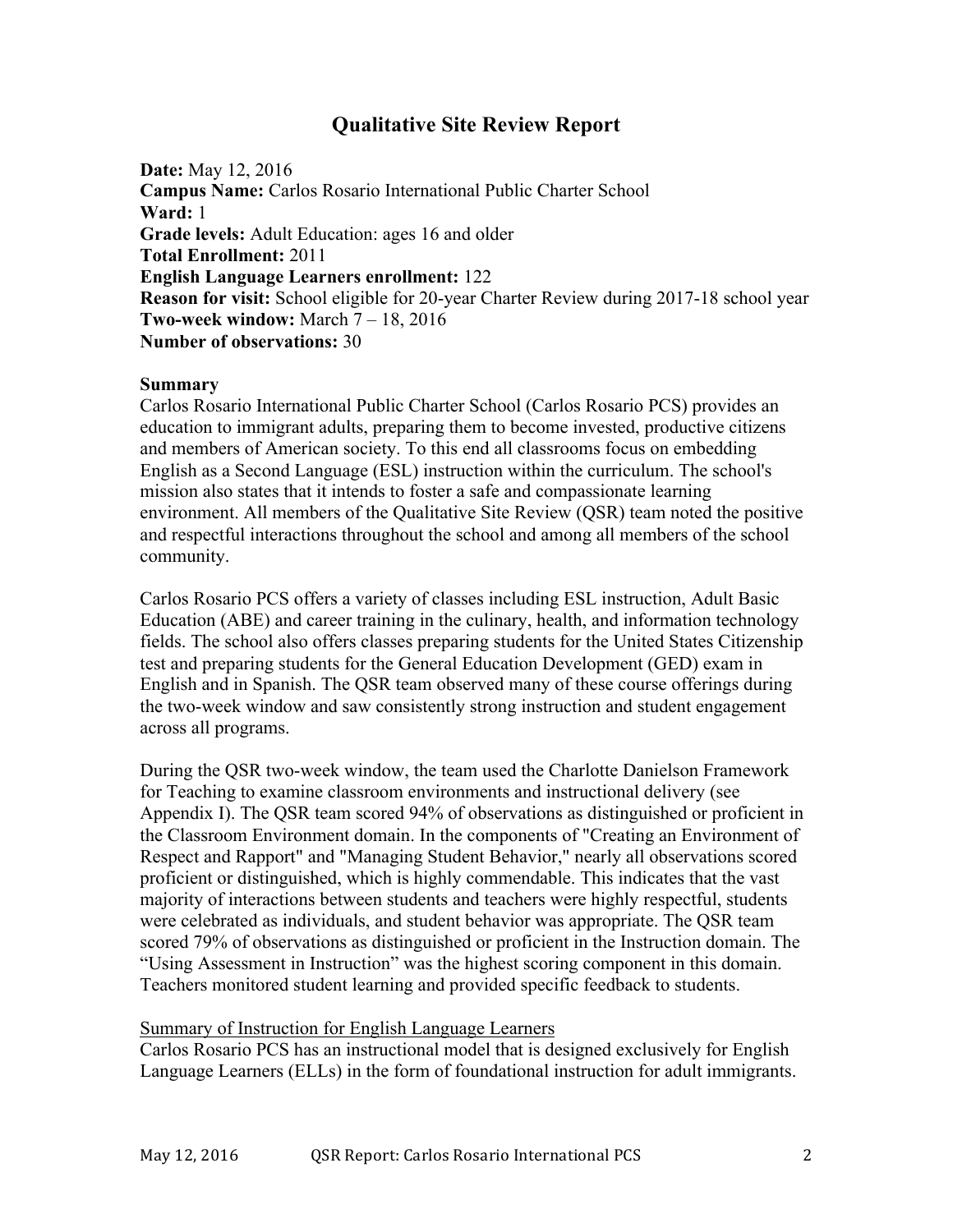The school seeks to prepare students for career training in English, computer skills, culinary arts, and the GED credential in English and in Spanish.

The ESL teachers had positive respectful rapport with their students, encouraging students to attend and arrive on time to class. The teachers had materials and activities that were appropriate for each language level. The students worked in groups in many observations and the lessons offered a wide variety of class interactions, such as small group, partner, individual, and whole group work. The language expression was varied as well, with teachers offering students the opportunity to work on their writing, speaking and listening skills in English. During both the morning and afternoon sessions, there was a school-wide twenty-minute Drop Everything and Read period. Additionally, there was a book fair station set up for the students to choose books to read.

The ESL teachers used appropriate techniques such as repetition, correct speech, and restating or rephrasing to support language acquisition. The teachers were active in assessing student understanding through the use of teacher questioning and checking student work during independent work time; although, some of these checks for understanding only gauged the understanding of a few students. In one class the teacher offered written feedback on student work which the students were able to use immediately to improve their writing. Teachers asked questions aligned to learning objectives and students actively participated in answering questions.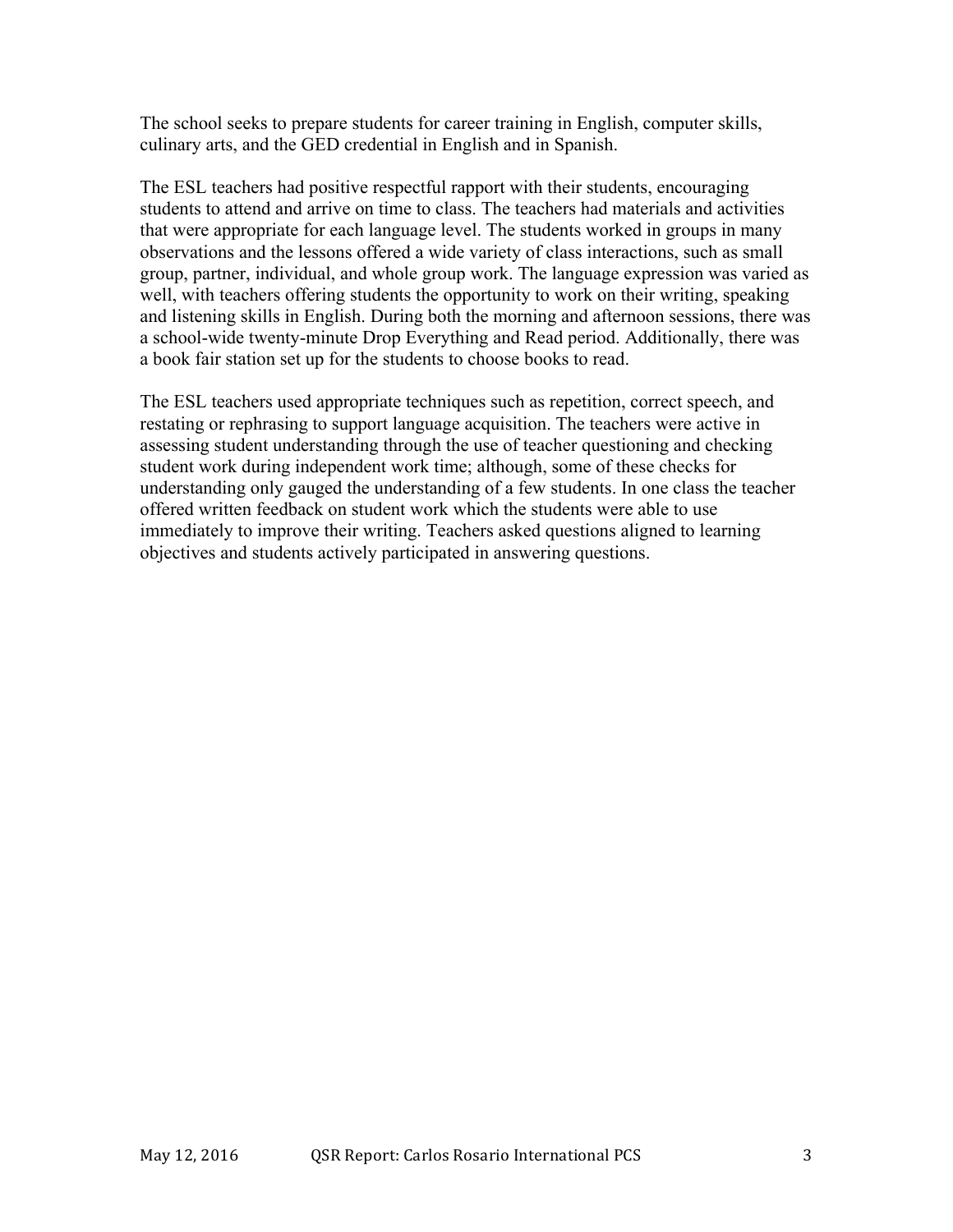### **CHARTER MISSION, GOALS, AND ACADEMIC ACHIEVEMENT EXPECTATIONS**

This table summarizes the school's goals and academic achievement expectations as detailed in its charter and subsequent Accountability Plans, and the evidence that the Qualitative Site Review (QSR) team observed of the school meeting those goals during the Qualitative Site Visit.

| <b>Mission and Goals</b>                                                                                                                                                                                                                                                                                                                                                  | <b>Evidence</b>                                                                                                                                                                                                                                                                                                                                                                                                                                                                                                                                                                                      |
|---------------------------------------------------------------------------------------------------------------------------------------------------------------------------------------------------------------------------------------------------------------------------------------------------------------------------------------------------------------------------|------------------------------------------------------------------------------------------------------------------------------------------------------------------------------------------------------------------------------------------------------------------------------------------------------------------------------------------------------------------------------------------------------------------------------------------------------------------------------------------------------------------------------------------------------------------------------------------------------|
| Mission: Our mission is to provide.<br>education that prepares the diverse adult<br>immigrant population of Washington, DC<br>to become invested, productive citizens<br>and members of American society who<br>give back to family and community. The<br>School accomplishes this through<br>excellence in teaching and learning in<br>partnership with the community by | The QSR team saw strong evidence that<br>Carlos Rosario PCS is meeting its<br>mission. The overall tone of the school<br>conveyed respect for learning and a<br>seriousness about the content. A wide<br>variety of countries and languages were<br>represented at the school. Students<br>worked comfortably with each other and<br>with the staff.                                                                                                                                                                                                                                                 |
| fostering a safe and compassionate<br>learning environment.                                                                                                                                                                                                                                                                                                               | The teachers and students at the school<br>appeared to be dedicated to learning. The<br>positive relationships between the<br>students and the teachers encouraged<br>students to participate and practice their<br>English. The students were eager to<br>participate in classes. The teachers were<br>professional and encouraging. The<br>language lessons were focused on specific<br>language objectives that were met through<br>a variety of whole group, small group and<br>individual settings with opportunities for<br>students to engage in reading, writing,<br>listening and speaking. |
| Goals:<br>60% of pre- and post-testing Spanish and<br>English ABE program students will make one<br>or more NRS-EFL gains by the end of the<br>program year.                                                                                                                                                                                                              | Teachers posted instructional objectives in<br>the majority of classrooms and reviewed<br>them at the beginning of the lesson. The<br>QSR team observed a wide array of<br>instructional materials including<br>textbooks, reading materials for range of<br>levels, teacher-made materials, and<br>technology, including SPARK 3000.                                                                                                                                                                                                                                                                |
| 70% of pre and post testing English<br>language learners will make one or more                                                                                                                                                                                                                                                                                            | ESL observations incorporated language<br>appropriate activities, materials, and                                                                                                                                                                                                                                                                                                                                                                                                                                                                                                                     |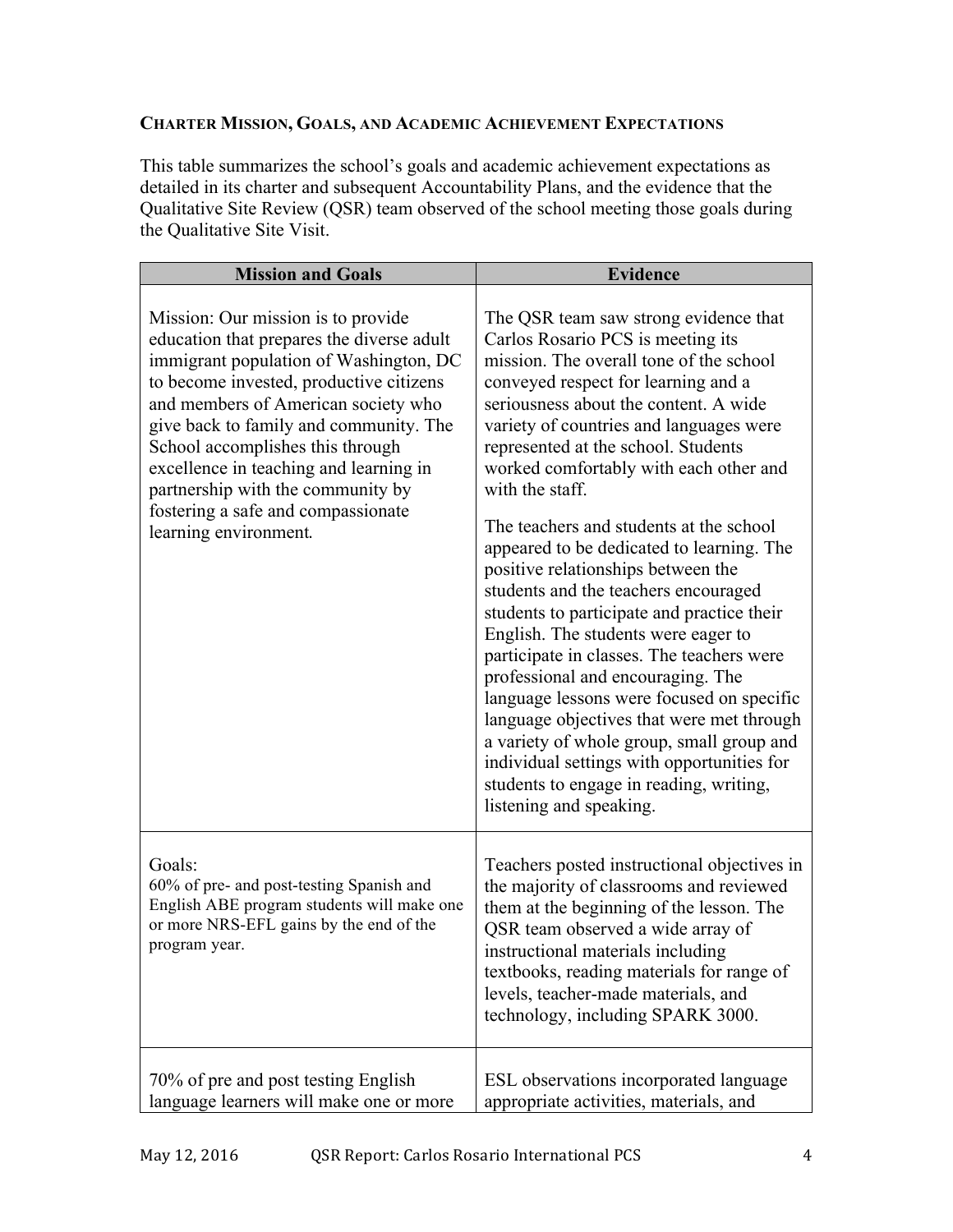| <b>Mission and Goals</b>                                                                     | <b>Evidence</b>                                                                                                                                                                                                                                                                                                                                                                                                                                                                                                                                                                                                                                                                                                                                                                                                                                                                                                                                                          |
|----------------------------------------------------------------------------------------------|--------------------------------------------------------------------------------------------------------------------------------------------------------------------------------------------------------------------------------------------------------------------------------------------------------------------------------------------------------------------------------------------------------------------------------------------------------------------------------------------------------------------------------------------------------------------------------------------------------------------------------------------------------------------------------------------------------------------------------------------------------------------------------------------------------------------------------------------------------------------------------------------------------------------------------------------------------------------------|
| NRS-EFL gains by the end of the program<br>year.                                             | content. There were opportunities for<br>small group work, whole class instruction,<br>and independent work time. Teachers<br>used students' native languages at times as<br>a tool to increase understanding and<br>transfer knowledge for those learning<br>English. Class instruction and materials<br>were appropriate for students' learning<br>levels in the level 100, 200, and 300<br>classes that the QSR team observed.                                                                                                                                                                                                                                                                                                                                                                                                                                                                                                                                        |
| 65% of GED test-takers will pass the<br>official GED exam by the end of the<br>program year. | The QSR team observed a strong focus on<br>the requirements to successfully pass the<br>GED exam. Teachers posted requirements<br>for passing the GED in classrooms,<br>hallways, and bulletin board displays.<br>Hallway displays included pictures of<br>students at different levels and recognition<br>of their accomplishments. Teachers<br>frequently referred to the importance of<br>what the students were learning and how<br>it is related to questions asked on the GED<br>exam. In one observation the teacher<br>showed students how to use a calculator<br>to problem-solve and discussed how each<br>section of the GED is timed. Students<br>responded to questions orally and showed<br>their understanding on the board and in<br>writing. Teachers assessed student<br>learning through exit tickets and<br>classroom assessments, and some teachers<br>made reference to students tracking their<br>own reading level progress using SPARK<br>3000. |
| 70% of students will pass industry<br>certification tests.                                   | A QSR team member observed students in<br>a culinary arts class learning to debone a<br>chicken leg. At the start of the lesson, the<br>teacher reviewed food handling<br>procedures. Students successfully<br>answered questions about how to handle<br>different kinds of meats and vegetables                                                                                                                                                                                                                                                                                                                                                                                                                                                                                                                                                                                                                                                                         |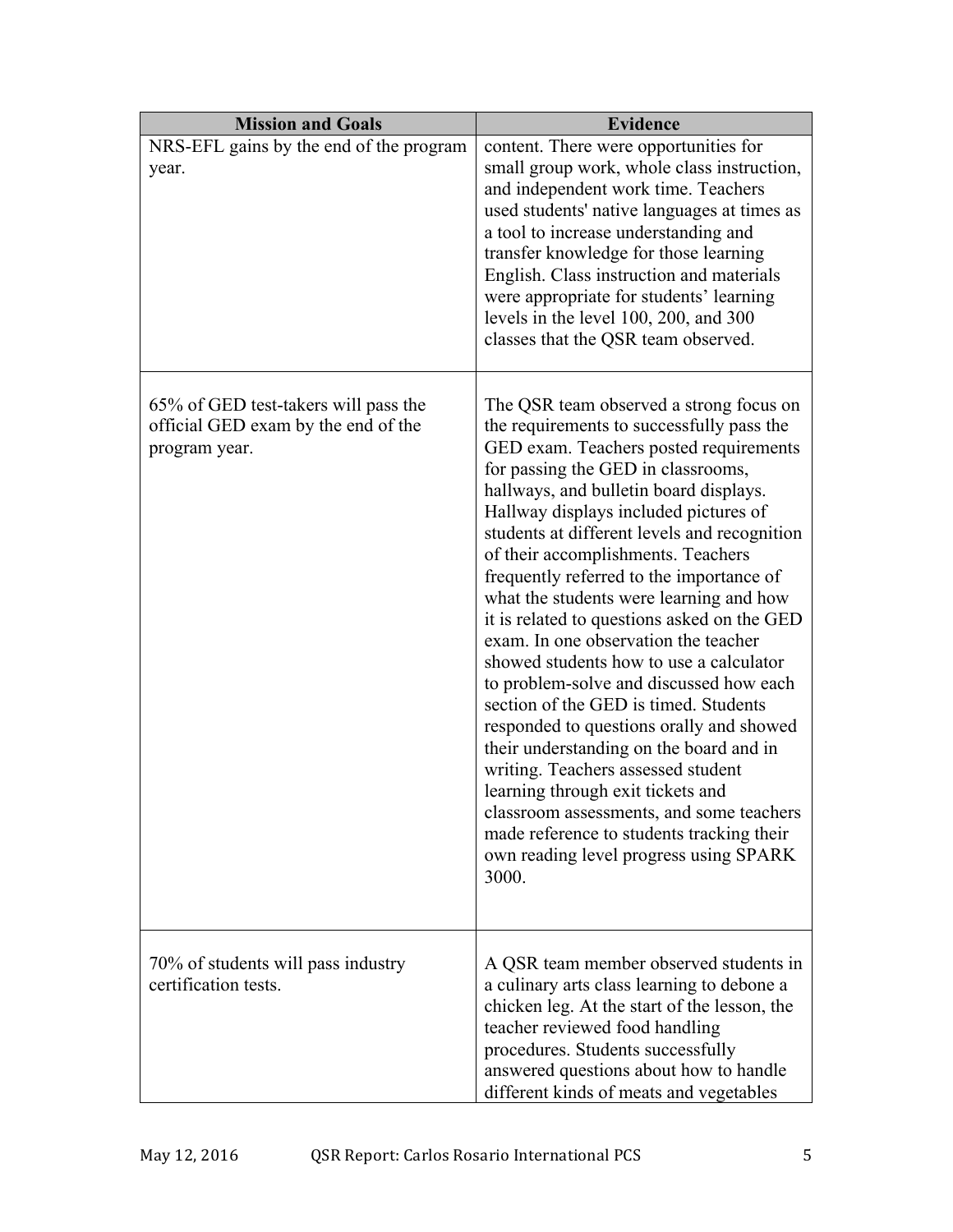| <b>Mission and Goals</b>                                                                                                                                           | <b>Evidence</b>                                                                                                                                                                                                                                                                                                                                                                                                                                                                                                                                                                                                                                                                                                                                                              |
|--------------------------------------------------------------------------------------------------------------------------------------------------------------------|------------------------------------------------------------------------------------------------------------------------------------------------------------------------------------------------------------------------------------------------------------------------------------------------------------------------------------------------------------------------------------------------------------------------------------------------------------------------------------------------------------------------------------------------------------------------------------------------------------------------------------------------------------------------------------------------------------------------------------------------------------------------------|
|                                                                                                                                                                    | safely. During the observation students<br>worked in small groups to follow a recipe<br>and applied culinary techniques learned in<br>the class.                                                                                                                                                                                                                                                                                                                                                                                                                                                                                                                                                                                                                             |
|                                                                                                                                                                    | The QSR team did not have the<br>opportunity to observe the medical<br>assistant or information technology<br>certification courses during this two-week<br>period.                                                                                                                                                                                                                                                                                                                                                                                                                                                                                                                                                                                                          |
| Exiting students will enter the workforce,<br>retain employment, or enter into post-<br>secondary education (specific metrics to<br>be agreed upon for SY 2014-15) | In a hallway at the Sonia Gutierrez<br>facility, the QSR team saw a display of<br>students' goals for employment after<br>completing their courses at Carlos Rosario<br>PCS. Additionally there was a display in<br>the main lobby of school alumni<br>demonstrating how their current careers<br>aligned to their training at Carlos Rosario<br>International PCS. At the Harvard Street<br>facility, the QSR team saw a bulletin<br>board titled, "Employment Team<br>Documented Placement" that shows 15<br>direct and assisted placements, 12 job<br>referrals/follow-ups and 38 resumes<br>completed. Other data posted showed the<br>percentage of students who obtained<br>employment. The school also employs<br>counselors to work with students on life<br>skills. |
| 69% in-seat attendance                                                                                                                                             | The QSR team noted many students were<br>tardy at the start of class and after breaks.<br>Teachers encouraged students to arrive on<br>time with one teacher noting, "Class starts<br>at 9:00, not 9:22." Another teacher had the<br>last five students that arrived stay after to<br>help clean and organize the room after the<br>end of class. A couple of teachers had<br>prominent displays of students with<br>perfect attendance. Some teachers had<br>students sign in when entering.                                                                                                                                                                                                                                                                                |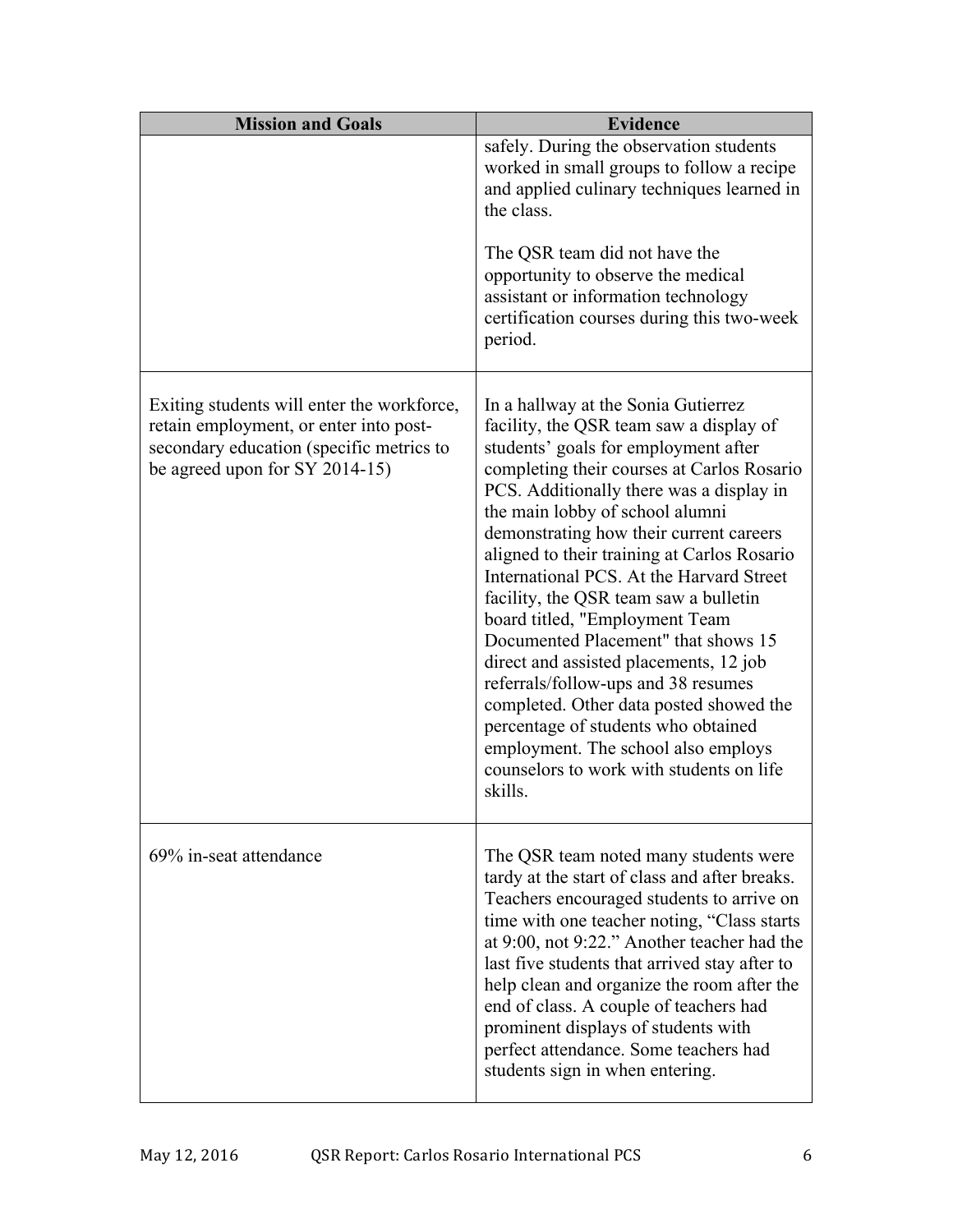| <b>Mission and Goals</b>                                          | <b>Evidence</b>                                                                                                                                                                                                                                                                                                                                                                                                                                                                                                                                                                                                                                                                                                                                                                                                                                                                                      |
|-------------------------------------------------------------------|------------------------------------------------------------------------------------------------------------------------------------------------------------------------------------------------------------------------------------------------------------------------------------------------------------------------------------------------------------------------------------------------------------------------------------------------------------------------------------------------------------------------------------------------------------------------------------------------------------------------------------------------------------------------------------------------------------------------------------------------------------------------------------------------------------------------------------------------------------------------------------------------------|
| 60% retention rate                                                | The QSR team's classroom observations<br>did not provide any evidence related to<br>this goal.                                                                                                                                                                                                                                                                                                                                                                                                                                                                                                                                                                                                                                                                                                                                                                                                       |
| 85% of Citizenship students will pass the<br>naturalization exam. | The QSR team observed information<br>about the United States displayed in some<br>classrooms, such as maps of the 50 states<br>and a poster of past United States<br>presidents.                                                                                                                                                                                                                                                                                                                                                                                                                                                                                                                                                                                                                                                                                                                     |
| 75% of ESL students will pass the CR<br>Technology Test.          | Integrated technology was a focus in<br>many observations. In one literacy class<br>students completed independent keyboard<br>exercises for 15 minutes before the formal<br>instruction. Students in other observations<br>used the laptops to locate information,<br>highlight text, and respond to questions.<br>The Computer Assisted Language<br>Learning (CALL) lab displayed digital<br>literacy outcomes. A teacher and an<br>assistant engaged the learners in locating<br>tools, elements and features of a Microsoft<br>window. Students worked with partners to<br>document the functions of basic tools and<br>explore the home tab. In a technology<br>class observation, students used<br>technology tools to design a website for<br>their dream business. The CALL<br>instructors worked with the content in<br>English and supported the learning by<br>using Spanish and Amharic. |
| Governance:                                                       | A DC PCSB staff member joined Carlos<br>Rosario International PCS's Board of<br>Trustees meeting in person on March 9,<br>2016. A quorum was present. Three staff<br>members including the CFO, General<br>Counsel and Executive Assistant were<br>also present. The meeting agenda included<br>approval of the past meeting's minutes,                                                                                                                                                                                                                                                                                                                                                                                                                                                                                                                                                              |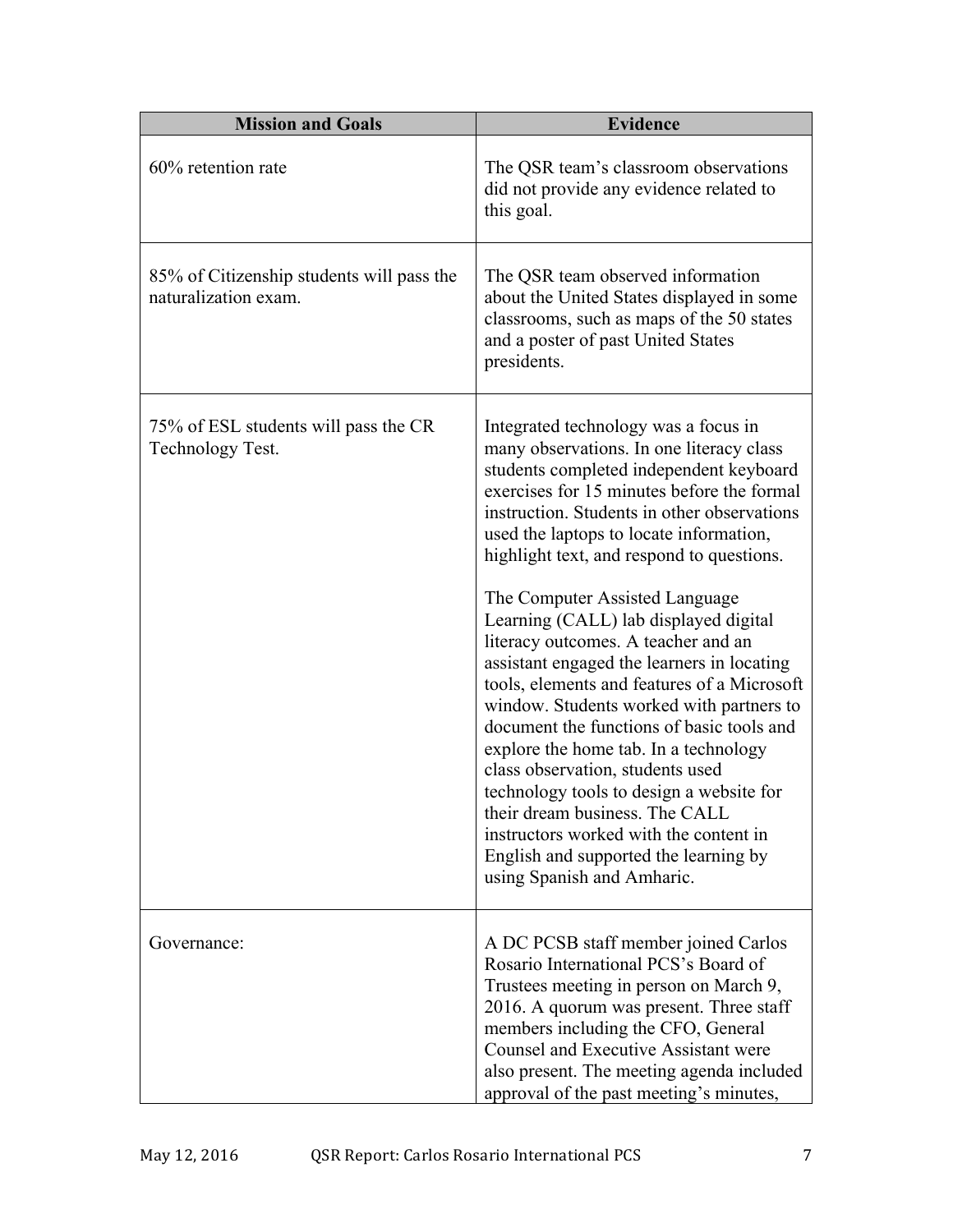| <b>Mission and Goals</b> | <b>Evidence</b>                           |
|--------------------------|-------------------------------------------|
|                          | the 2015 Financial Auditor Report, a CEO  |
|                          | report and a CFO report. A representative |
|                          | from the school's auditor, Rubino and     |
|                          | Company, helped the Board conduct a       |
|                          | deep dive into the audit (there were no   |
|                          | material findings).                       |
|                          |                                           |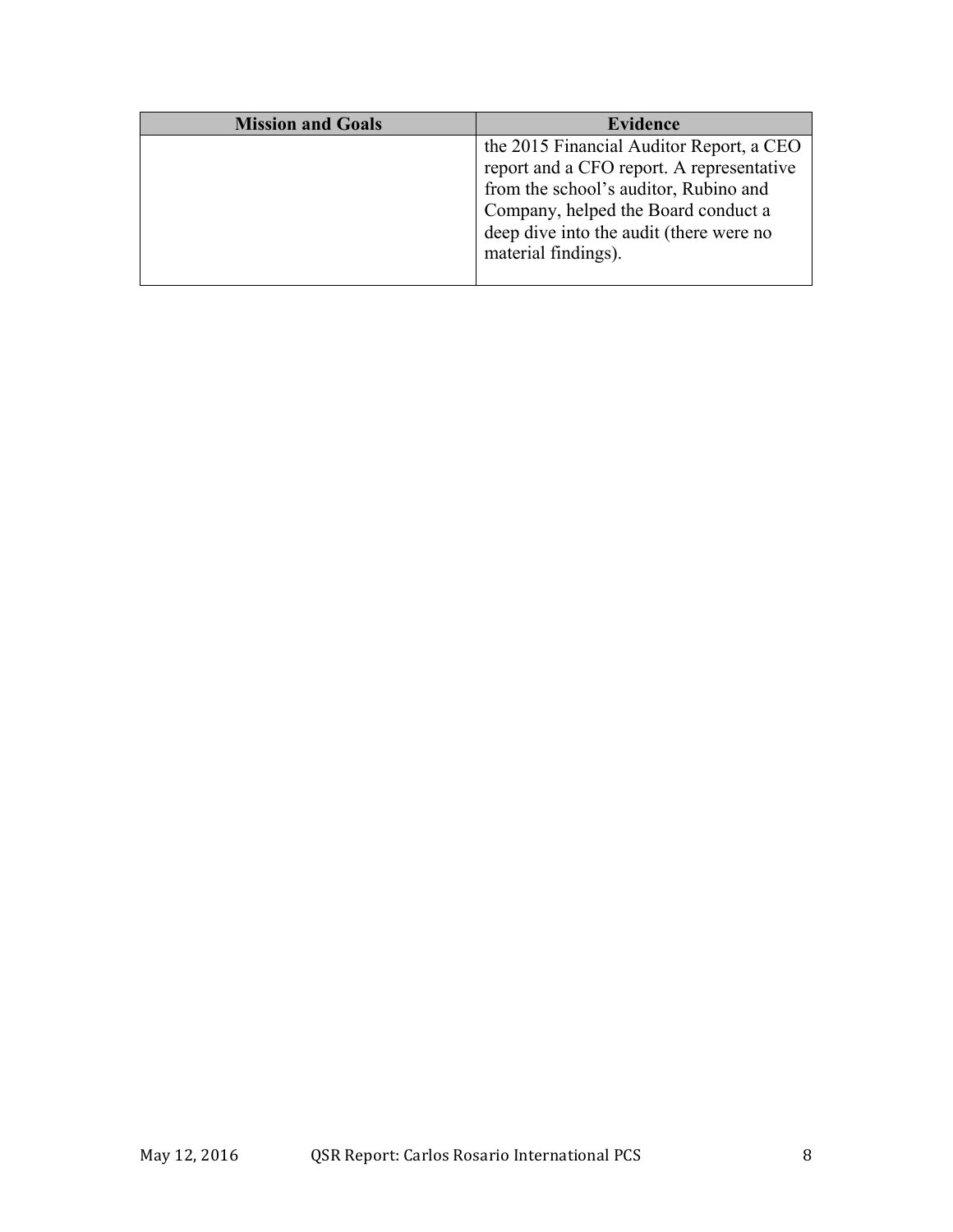# **THE CLASSROOM ENVIRONMENT<sup>1</sup>**

This table summarizes the school's performance on the Classroom Environments domain of the rubric during the unannounced visits. The label definitions for classroom observations of "distinguished," "proficient," "basic," and "unsatisfactory" are those from the Danielson framework. The QSR team scored 94% of the observations as "distinguished" or "proficient" for the Classroom Environment domain.

| <b>The Classroom</b><br>Environment                                                                                                 | <b>Evidence Observed</b>                                                                                                                                                                                                                                                                                                                                                                                                                                                                              | <b>School Wide Rating</b> |     |
|-------------------------------------------------------------------------------------------------------------------------------------|-------------------------------------------------------------------------------------------------------------------------------------------------------------------------------------------------------------------------------------------------------------------------------------------------------------------------------------------------------------------------------------------------------------------------------------------------------------------------------------------------------|---------------------------|-----|
| <b>Creating an</b><br><b>Environment of</b><br><b>Respect and</b><br><b>Rapport</b>                                                 | The QSR team scored 97% of the observations<br>as either distinguished or proficient in this<br>component. Warmth, respect, and care<br>characterized the interactions between nearly<br>all staff and students. Teachers praised effort,<br>though several students seemed cautious about<br>taking intellectual risks. The QSR team<br>observed few to no incidents of disrespectful<br>behavior.<br>In the majority of observations, teachers used<br>student names and circulated around the room | Distinguished             | 13% |
| during group, partner, or independent work<br>time to check in on individuals. In one<br>observed discussion, students were able to |                                                                                                                                                                                                                                                                                                                                                                                                                                                                                                       |                           |     |
|                                                                                                                                     | respectfully disagree with each other. The<br>teacher facilitated and modeled understanding<br>different perspectives.<br>In one distinguished observation, students                                                                                                                                                                                                                                                                                                                                  |                           |     |
|                                                                                                                                     | clapped enthusiastically for others'<br>participation without prompting. In another<br>distinguished observation, the teacher<br>demonstrated caring for the students and asked<br>about their family members and lives outside<br>of the school. One teacher knew that a<br>student's car had broken down in recent weeks<br>and asked whether the student was able to<br>drive again.                                                                                                               | Proficient                | 84% |
|                                                                                                                                     | The QSR team rated less than 10% of<br>observations as basic in this component.                                                                                                                                                                                                                                                                                                                                                                                                                       | Basic                     | 3%  |

<sup>&</sup>lt;sup>1</sup> Different review team members may observe teachers more than once.

<u> 1989 - Johann Stein, marwolaethau a bh</u>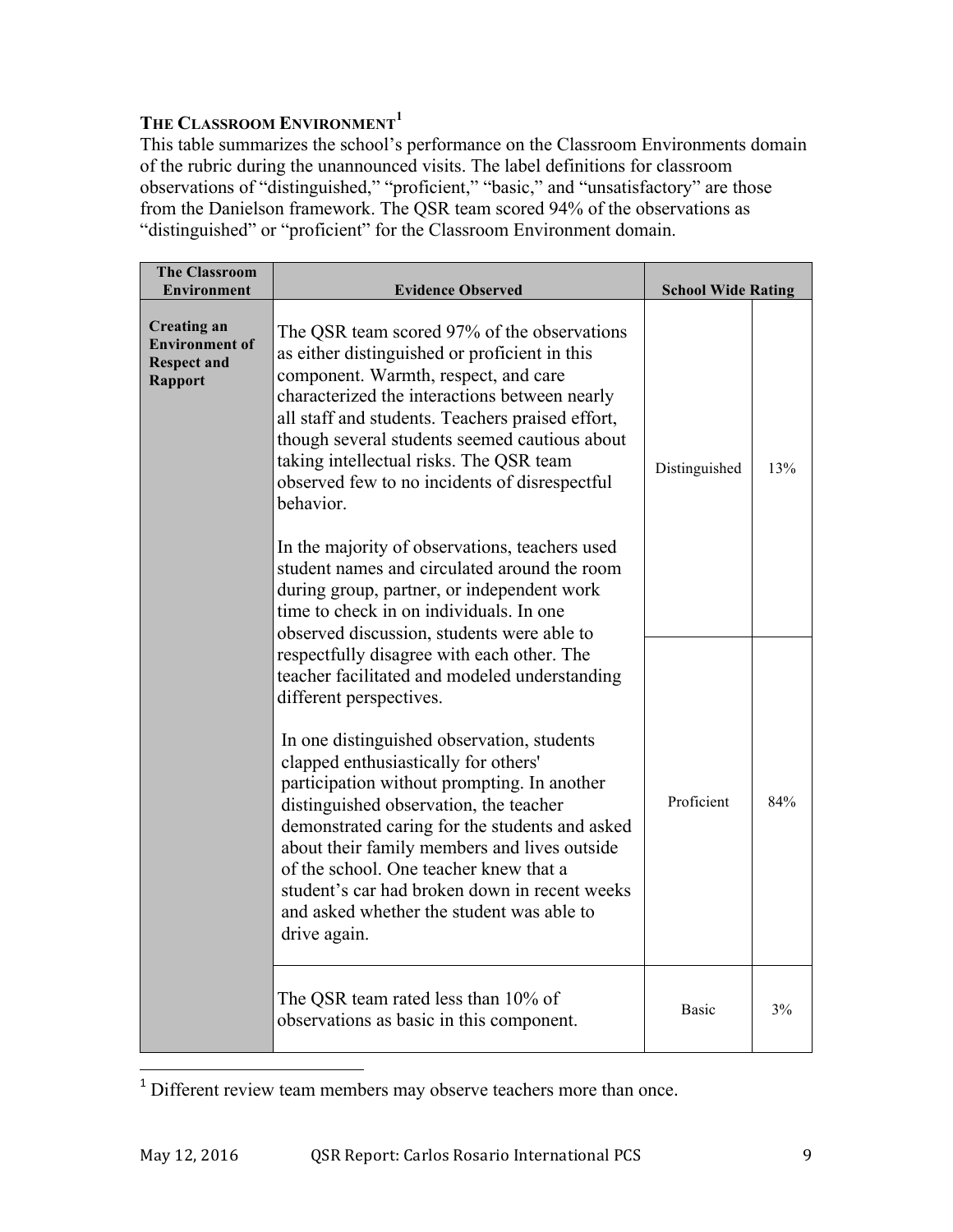| <b>The Classroom</b><br><b>Environment</b>              | <b>Evidence Observed</b>                                                                                                                                                                                                                                                                                                                                                                                                                                                                                                                                                                                                                                                                | <b>School Wide Rating</b> |       |
|---------------------------------------------------------|-----------------------------------------------------------------------------------------------------------------------------------------------------------------------------------------------------------------------------------------------------------------------------------------------------------------------------------------------------------------------------------------------------------------------------------------------------------------------------------------------------------------------------------------------------------------------------------------------------------------------------------------------------------------------------------------|---------------------------|-------|
|                                                         | The QSR team scored none of the observations<br>as unsatisfactory in this component.                                                                                                                                                                                                                                                                                                                                                                                                                                                                                                                                                                                                    | Unsatisfactory            | $0\%$ |
| <b>Establishing a</b><br><b>Culture for</b><br>Learning | The QSR team scored 93% of the observations<br>as distinguished or proficient in this<br>component. Teachers communicated high<br>expectations and insisted on precise use of<br>language. Encouragement from peers and<br>teachers reinforced the importance of learning.<br>In one observation four students received<br>certificates for arriving on time during the past<br>month. The teacher in another observation had<br>a chart with stars for student participation and<br>attendance that resulted in a monthly prize.<br>Students were invested in the quality of their<br>work, often consulting with peers on questions<br>and to check their work. In some distinguished | Distinguished             | 17%   |
|                                                         | observations, students assisted each other in<br>understanding the content. This sometimes<br>included using students' native languages to<br>explain concepts or content to each other.<br>Teachers communicated a passion for the<br>subject and for the accomplishment of each<br>learner. In one distinguished observation, when<br>students struggled, the teacher used questioning<br>to place responsibility for learning back on<br>students, "As you read that paragraph, try and<br>think about what it means first and then if you<br>still have trouble, I can help you with it."                                                                                           | Proficient                | 76%   |
|                                                         | The QSR team scored less than 10% of<br>observations as basic in this component.                                                                                                                                                                                                                                                                                                                                                                                                                                                                                                                                                                                                        | <b>Basic</b>              | 7%    |
|                                                         | The QSR team scored none of the observations<br>as unsatisfactory in this component.                                                                                                                                                                                                                                                                                                                                                                                                                                                                                                                                                                                                    | Unsatisfactory            | $0\%$ |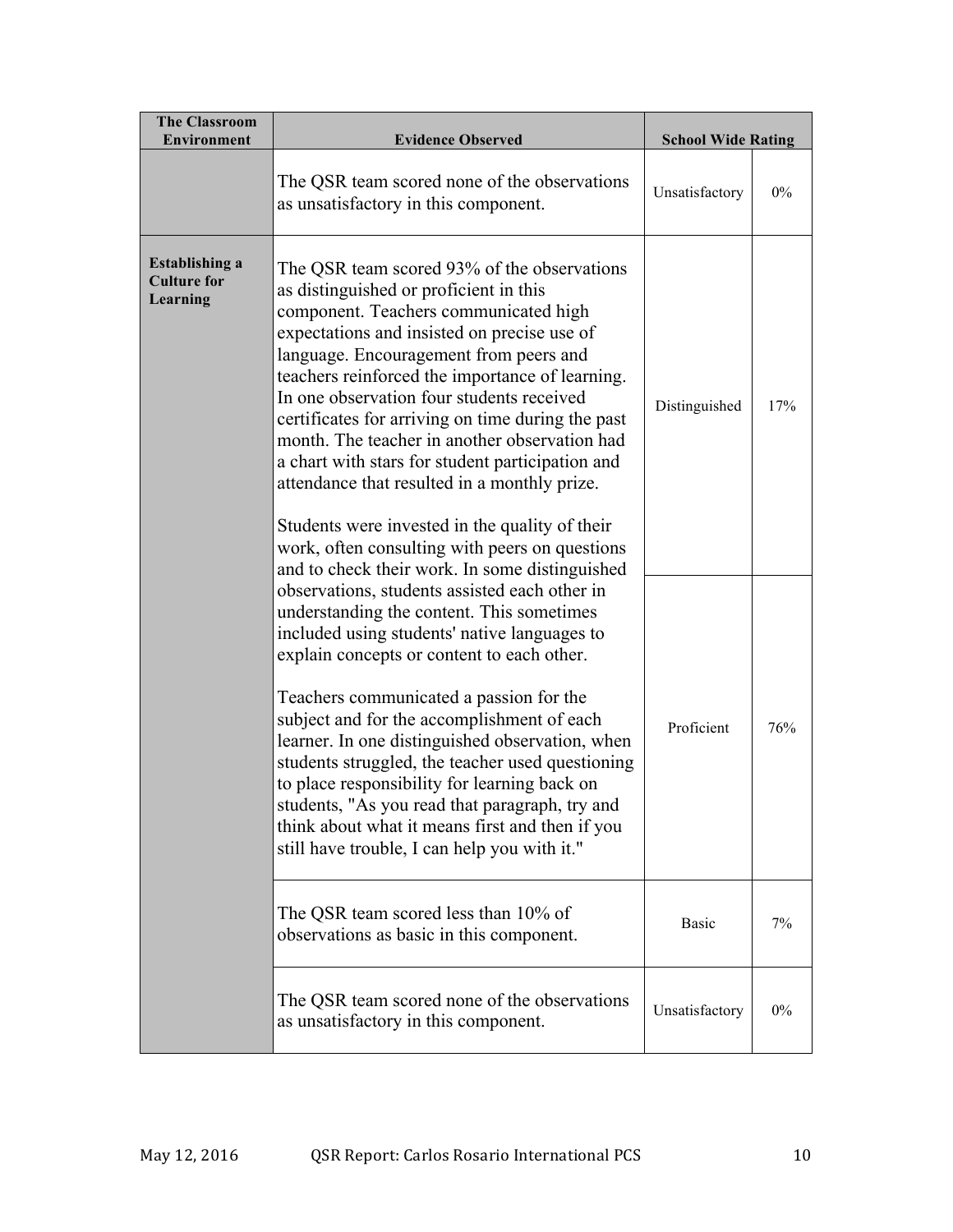| <b>The Classroom</b><br><b>Environment</b>           | <b>Evidence Observed</b>                                                                                                                                                                                                                                                                                                                                                                                                                 | <b>School Wide Rating</b> |     |
|------------------------------------------------------|------------------------------------------------------------------------------------------------------------------------------------------------------------------------------------------------------------------------------------------------------------------------------------------------------------------------------------------------------------------------------------------------------------------------------------------|---------------------------|-----|
| <b>Managing</b><br><b>Classroom</b><br>Procedures    | The QSR team scored 90% of the observations<br>as distinguished or proficient in this<br>component. When students entered most<br>classrooms, they signed in and logged into<br>their computers or gathered other materials<br>with little direction from the teacher. The<br>students were positively engaged throughout<br>most of the observations whether in small<br>group conversations, whole class discussion or                 | Distinguished             | 10% |
|                                                      | independent work. There were few transitions<br>observed, but those that were observed were<br>seamless and did not take away from<br>instructional time.<br>In one distinguished observation students took<br>ownership of their environment and<br>contributed to the smooth functioning of<br>routines. They rearranged the furniture prior to<br>the beginning of class so that groups could<br>start work immediately upon arrival. | Proficient                | 80% |
|                                                      | The QSR team scored less than 10% of<br>observations as basic in this component.                                                                                                                                                                                                                                                                                                                                                         | <b>Basic</b>              | 7%  |
|                                                      | The QSR team scored less than 10% of<br>observations as unsatisfactory in this<br>component.                                                                                                                                                                                                                                                                                                                                             | Unsatisfactory            | 3%  |
| <b>Managing</b><br><b>Student</b><br><b>Behavior</b> | The QSR team scored 97% of the observations<br>as distinguished or proficient in this<br>component. In almost all observations student<br>behavior was on-task, respectful and entirely<br>appropriate. In the few instances that called for<br>redirection, teachers addressed side                                                                                                                                                     | Distinguished             | 30% |
|                                                      | conversations with subtle gestures, proximity,<br>or quiet words to specific students.<br>The atmosphere of the school was generally<br>business-like and productive. Standards of<br>conduct were clear and observed by everyone.                                                                                                                                                                                                       | Proficient                | 67% |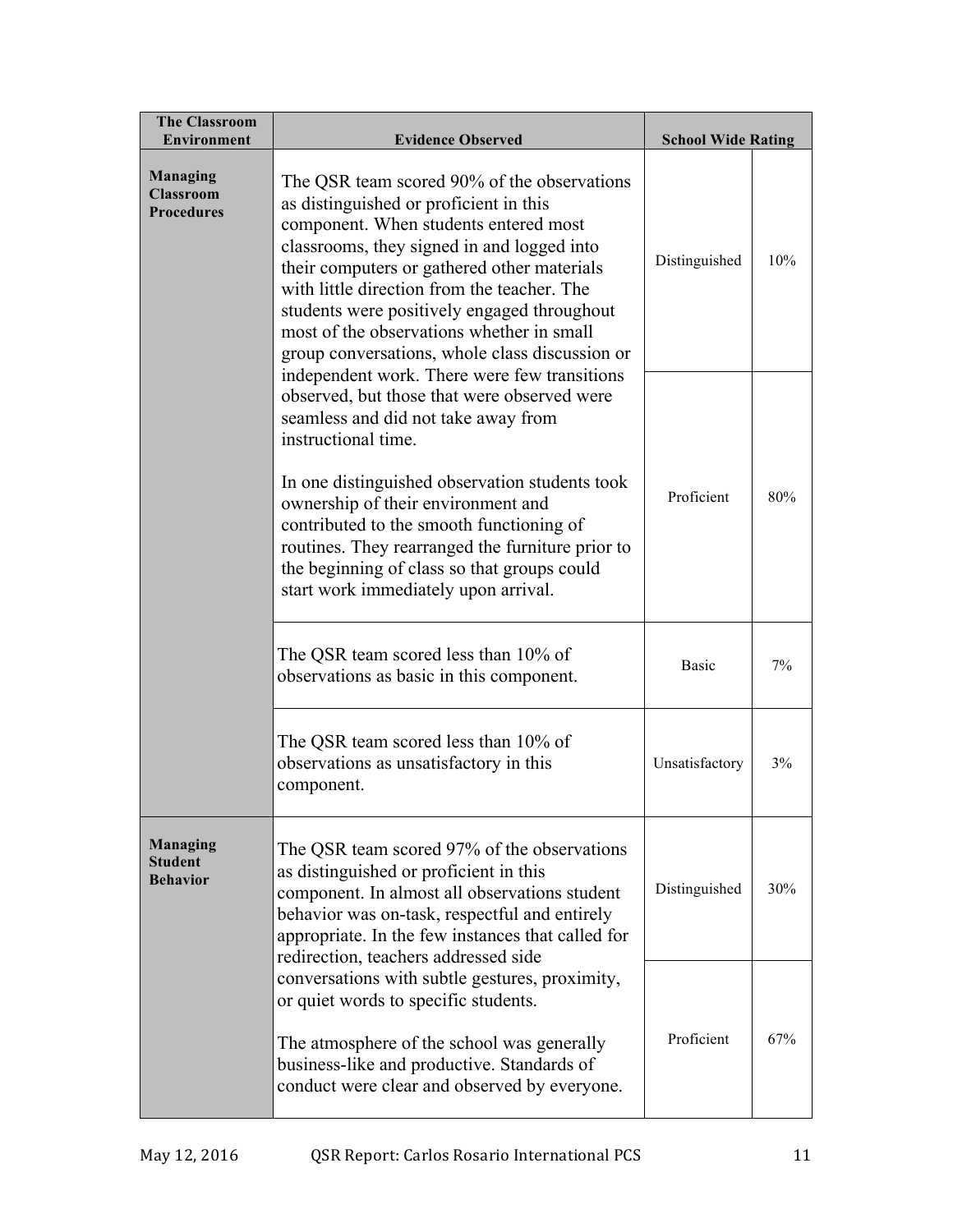| <b>The Classroom</b><br><b>Environment</b> | <b>Evidence Observed</b>                                                             | <b>School Wide Rating</b> |       |
|--------------------------------------------|--------------------------------------------------------------------------------------|---------------------------|-------|
|                                            | The QSR team scored less than 10% of the<br>observations as basic in this component. | <b>Basic</b>              | 3%    |
|                                            | The QSR team scored none of the observations<br>as unsatisfactory in this component. | Unsatisfactory            | $0\%$ |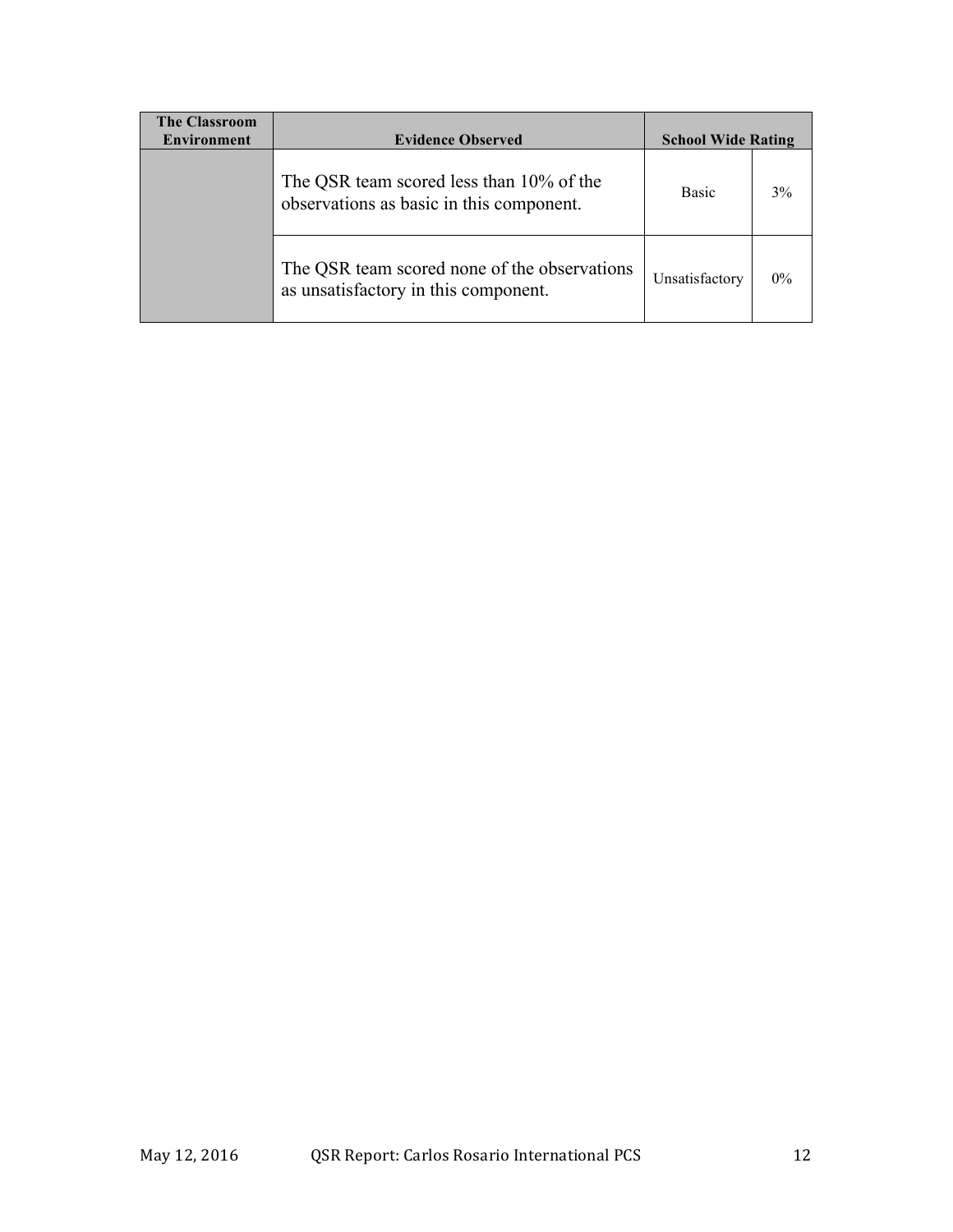### **INSTRUCTION**

This table summarizes the school's performance on the Instruction domain of the rubric during the unannounced visits. The label definitions for classroom observations of "distinguished," "proficient," "basic," and "unsatisfactory" are those from the Danielson framework. The QSR team scored 79% of the observations as "distinguished" or "proficient" for the Instruction domain.

| <b>Instruction</b>                           | <b>Evidence Observed</b>                                                                                                                                                                                                                                                                                                                                                                                                                     | <b>School Wide Rating</b> |     |
|----------------------------------------------|----------------------------------------------------------------------------------------------------------------------------------------------------------------------------------------------------------------------------------------------------------------------------------------------------------------------------------------------------------------------------------------------------------------------------------------------|---------------------------|-----|
| <b>Communicating with</b><br><b>Students</b> | The QSR team scored 77% of the<br>observations as distinguished or proficient<br>in this component. In many observations<br>learning objectives were posted and/or<br>communicated to students. The QSR team<br>did not see any content errors. The teachers<br>used visuals and technology to ensure that<br>students were clear about the course<br>material. The teachers used age-appropriate<br>language and vocabulary when addressing | Distinguished             | 7%  |
|                                              | the adult students. Vocabulary was<br>explicitly taught as well as incorporated into<br>the classroom experiences seamlessly.<br>In the distinguished observations the<br>teachers used metaphors to bring the content<br>to life and they anticipated possible<br>misconceptions. In other observations<br>students presented and explained the<br>content to their classmates in both English<br>and native languages.                     | Proficient                | 70% |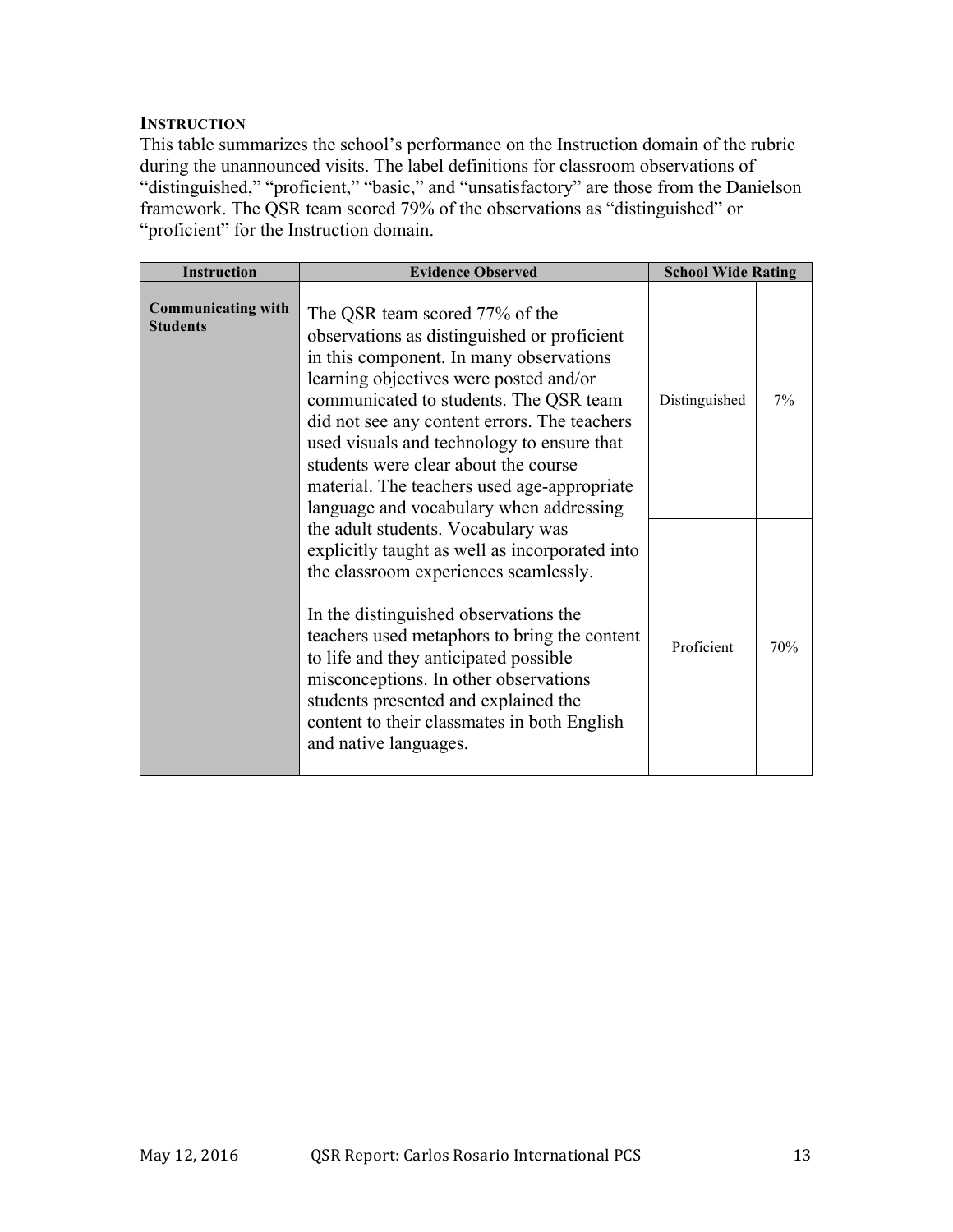| <b>Instruction</b>                                                                | <b>Evidence Observed</b>                                                                                                                                                                                                                                                                                                                                                                                                                                                                                                                                                                                                                                                         | <b>School Wide Rating</b> |       |
|-----------------------------------------------------------------------------------|----------------------------------------------------------------------------------------------------------------------------------------------------------------------------------------------------------------------------------------------------------------------------------------------------------------------------------------------------------------------------------------------------------------------------------------------------------------------------------------------------------------------------------------------------------------------------------------------------------------------------------------------------------------------------------|---------------------------|-------|
|                                                                                   | The QSR team scored 23% of observations<br>as basic in this component. In these<br>observations students needed to ask<br>clarifying questions about the task or waited<br>until the teacher gave additional instructions<br>to begin working. In one classroom the<br>teacher attempted to clarify the learning task<br>after initial confusion but the teacher's<br>attempt was met with partial success due to<br>the sole focus on the correct answer and not<br>conceptual understanding. In another<br>classroom the teacher confused the phrase<br>"in front of" with "facing" during a<br>modeling activity and the teacher did not<br>make the lesson objectives clear. | <b>Basic</b>              | 23%   |
|                                                                                   | The QSR team scored none of the<br>observations as unsatisfactory in this<br>component.                                                                                                                                                                                                                                                                                                                                                                                                                                                                                                                                                                                          | Unsatisfactory            | $0\%$ |
| <b>Using</b><br><b>Questioning/Prompts</b><br>and Discussion<br><b>Techniques</b> | The QSR team scored 72% of the<br>observations as distinguished or proficient<br>in this component. Teachers often asked<br>questions in whole group and small group<br>settings to prompt discussions and extend<br>thinking. Although some questions had a<br>single correct answer, teachers challenged<br>the learners to engage in discussions within<br>their groups. Several teachers used open-<br>ended questions and prompted students to<br>justify their reasoning. In two observations                                                                                                                                                                              | Distinguished             | 7%    |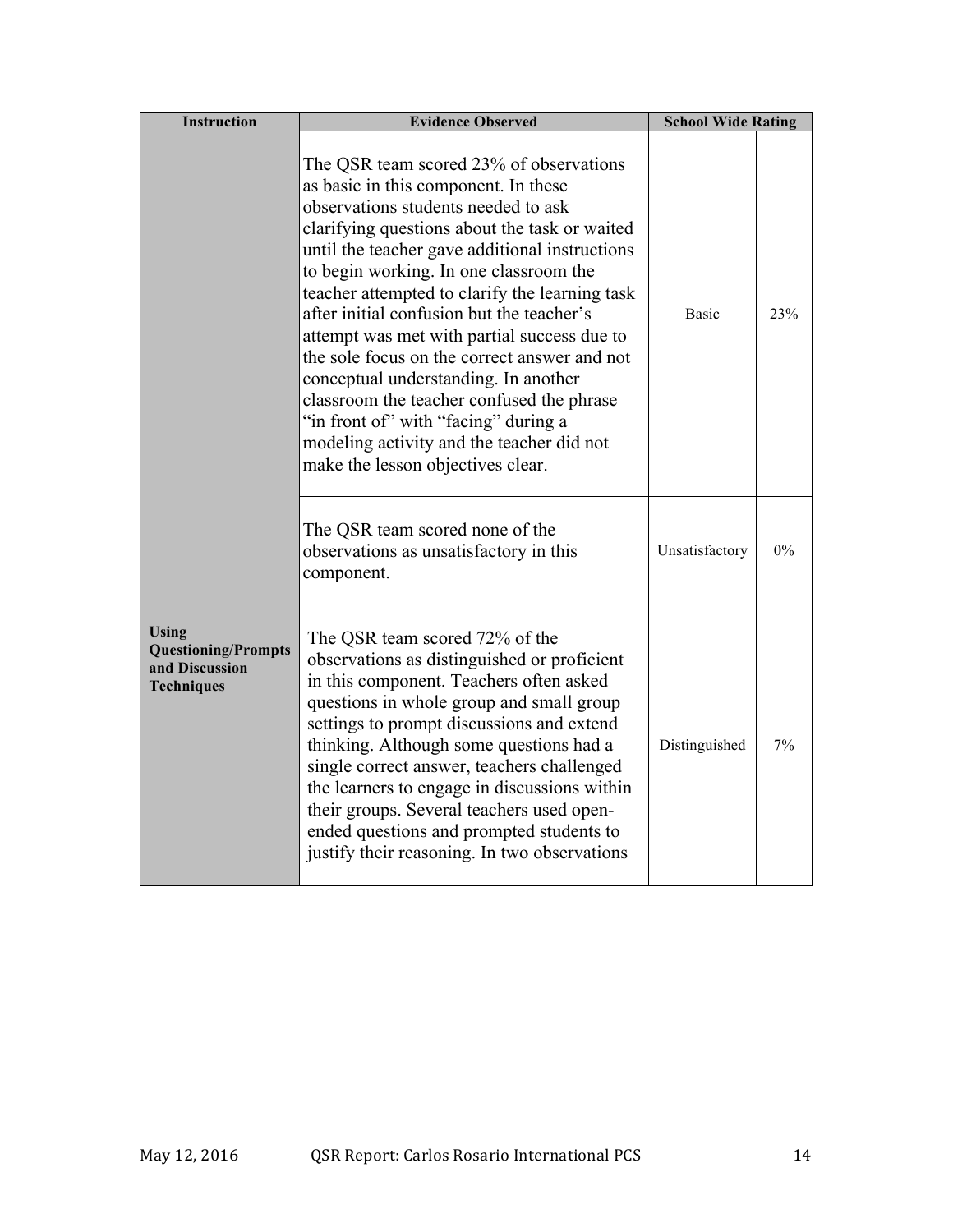| <b>Instruction</b>                      | <b>Evidence Observed</b>                                                                                                                                                                                                                                                                                                                                                                                                                                                                                             | <b>School Wide Rating</b> |       |
|-----------------------------------------|----------------------------------------------------------------------------------------------------------------------------------------------------------------------------------------------------------------------------------------------------------------------------------------------------------------------------------------------------------------------------------------------------------------------------------------------------------------------------------------------------------------------|---------------------------|-------|
|                                         | teachers asked students to teach peers a new<br>concept.<br>In one distinguished observation the<br>teacher's line of questioning supported<br>students in answering correctly, justifying<br>their responses, and supporting ideas with<br>facts from the reading. The teacher<br>prompted students by asking a series of<br>questions including, "What did you think<br>about question 3? Did the costs go up or<br>down? Why did the costs go up? Can you<br>find the paragraph about their production<br>costs?" | Proficient                | 65%   |
|                                         | The QSR team scored 28% of the<br>observations as basic in this component.<br>During these observations, the teachers'<br>questions were often along a single path of<br>inquiry and did not prompt students to<br>explain their thinking. Classroom<br>discussions were only teacher-directed. One<br>teacher attempted to engage students in the<br>discussion but only a few students<br>participated. The teacher focused on the<br>students who quickly responded when called<br>on during the lesson.          | <b>Basic</b>              | 28%   |
|                                         | The QSR team scored none of the<br>observations as unsatisfactory in this<br>component.                                                                                                                                                                                                                                                                                                                                                                                                                              | Unsatisfactory            | $0\%$ |
| <b>Engaging Students in</b><br>Learning | The QSR team scored 70% of the<br>observations as distinguished or proficient in<br>this component. The class materials and<br>resources, such as technology, leveled texts<br>and visual aids, were appropriate and<br>aligned to the learning tasks. In one<br>observation the lesson allowed for all<br>students to be actively engaged even when<br>they were not presenting by having them<br>take notes on classmates' presentations and                                                                       | Distinguished             | 3%    |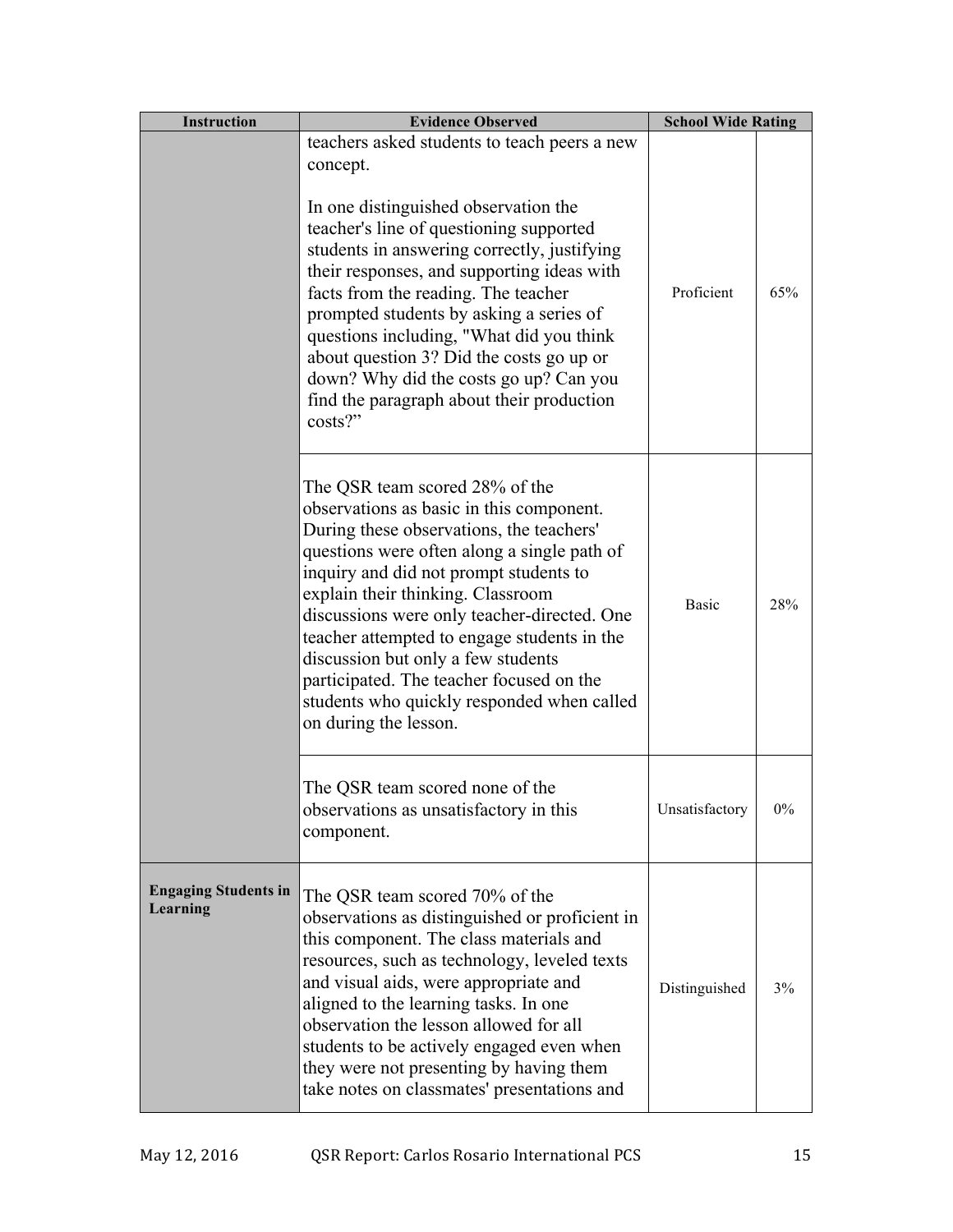| <b>Instruction</b>                               | <b>Evidence Observed</b>                                                                                                                                                                                                                                                                                                                                                                                                                                                                                                    | <b>School Wide Rating</b> |     |
|--------------------------------------------------|-----------------------------------------------------------------------------------------------------------------------------------------------------------------------------------------------------------------------------------------------------------------------------------------------------------------------------------------------------------------------------------------------------------------------------------------------------------------------------------------------------------------------------|---------------------------|-----|
|                                                  | scoring classmates on a peer presentation<br>rubric. In another observation students<br>worked independently or with a partner to<br>complete the tasks as the teacher circulated<br>and prompted critical reflection asking,<br>"What is a better sentence? What is the<br>verb/action? Is that a complete sentence?"                                                                                                                                                                                                      | Proficient                | 67% |
|                                                  | The QSR team scored 30% of the<br>observations as basic in this component. In<br>several of these observations, the students<br>did not have a choice in how to complete<br>their tasks and if students finished a task<br>early, they were not engaged with any<br>content. The QSR team also noted that in<br>these observations some students did not<br>participate in discussions or otherwise<br>intellectually engage in the lesson. Several<br>students were reluctant to respond to<br>questions from the teacher. | <b>Basic</b>              | 30% |
|                                                  | The QSR team scored none of the<br>observations as unsatisfactory in this<br>component.                                                                                                                                                                                                                                                                                                                                                                                                                                     | Unsatisfactory            | 0%  |
| <b>Using Assessment in</b><br><b>Instruction</b> | The QSR team scored 97% of the<br>observations as distinguished or proficient<br>in this component, with the majority<br>receiving a rating of proficient. Most<br>teachers monitored student understanding<br>during each lesson. Teachers used a variety<br>of strategies to gauge student understanding<br>that included questioning, reviewing<br>students' work individually, class surveys,                                                                                                                           | Distinguished             | 3%  |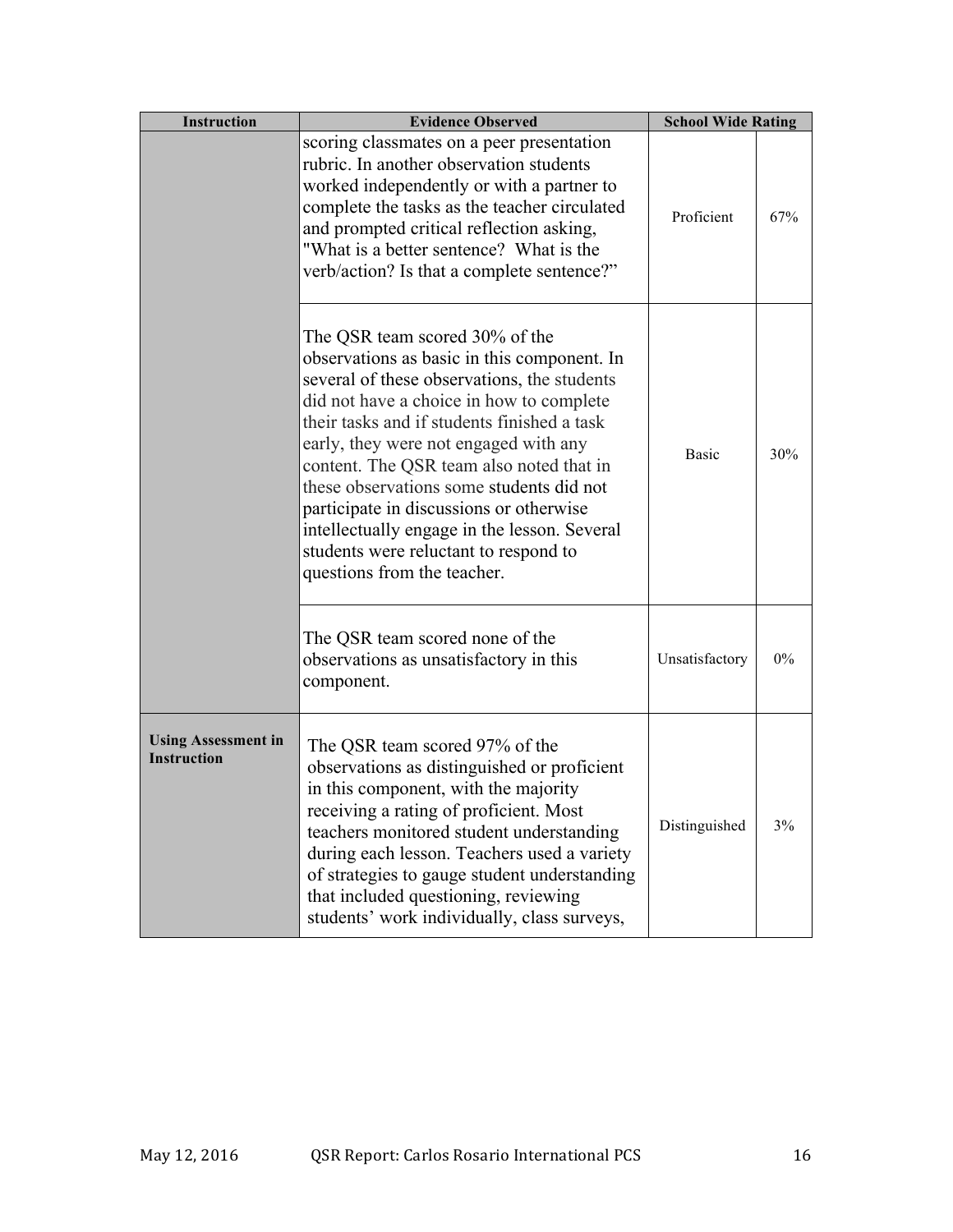| <b>Instruction</b> | <b>Evidence Observed</b>                                                                                                                                                                                                                                                                                                                                                                            | <b>School Wide Rating</b> |       |
|--------------------|-----------------------------------------------------------------------------------------------------------------------------------------------------------------------------------------------------------------------------------------------------------------------------------------------------------------------------------------------------------------------------------------------------|---------------------------|-------|
|                    | and small white boards. When necessary<br>teachers gave specific feedback to students<br>who got questions wrong. In one<br>observation when one student made a<br>computational mistake on the whiteboard,<br>the teacher led the student through a series<br>of questions to correct the problem. During<br>another observation the students used a<br>rubric to correct their work on a project. | Proficient                | 94%   |
|                    | The QSR team scored none of the<br>observations as basic in this component.                                                                                                                                                                                                                                                                                                                         | <b>Basic</b>              | 3%    |
|                    | The QSR team scored none of the<br>observations as unsatisfactory in this<br>component.                                                                                                                                                                                                                                                                                                             | Unsatisfactory            | $0\%$ |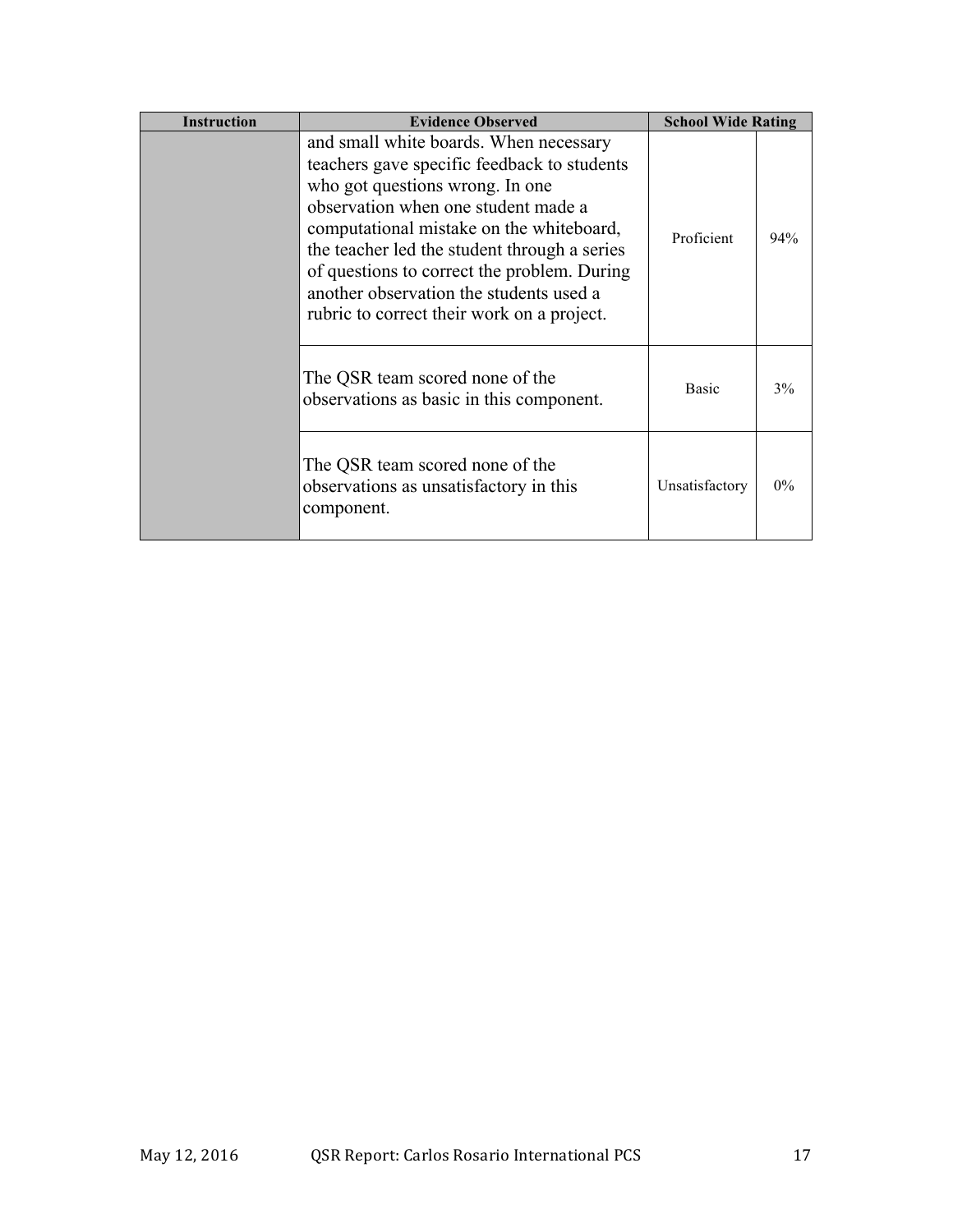| <b>The Classroom</b><br><b>Environment</b>                                   | Unsatisfactory                                                                                                                                                                                                                         | <b>Basic</b>                                                                                                                                                                                                                                                                                                                                          | <b>Proficient</b>                                                                                                                                                                                                                                    | <b>Distinguished</b>                                                                                                                                                                                                                                                                                                                    |
|------------------------------------------------------------------------------|----------------------------------------------------------------------------------------------------------------------------------------------------------------------------------------------------------------------------------------|-------------------------------------------------------------------------------------------------------------------------------------------------------------------------------------------------------------------------------------------------------------------------------------------------------------------------------------------------------|------------------------------------------------------------------------------------------------------------------------------------------------------------------------------------------------------------------------------------------------------|-----------------------------------------------------------------------------------------------------------------------------------------------------------------------------------------------------------------------------------------------------------------------------------------------------------------------------------------|
| <b>Creating an</b><br><b>Environment</b><br>of Respect and<br><b>Rapport</b> | Classroom<br>interactions, both<br>between the<br>teacher and<br>students and<br>among students,<br>are negative or<br>inappropriate and<br>characterized by<br>sarcasm, putdowns,<br>or conflict.                                     | Classroom<br>interactions are<br>generally appropriate<br>and free from conflict<br>but may be<br>characterized by<br>occasional displays<br>of insensitivity.                                                                                                                                                                                        | Classroom<br>interactions reflect<br>general warmth and<br>caring, and are<br>respectful of the<br>cultural and<br>developmental<br>differences among<br>groups of students.                                                                         | Classroom<br>interactions are<br>highly respectful,<br>reflecting genuine<br>warmth and caring<br>toward individuals.<br>Students themselves<br>ensure maintenance<br>of high levels of<br>civility among<br>member of the class.                                                                                                       |
| <b>Establishing a</b><br><b>Culture for</b><br>Learning                      | The classroom<br>does not represent<br>a culture for<br>learning and is<br>characterized by<br>low teacher<br>commitment to the<br>subject, low<br>expectations for<br>student<br>achievement, and<br>little student pride<br>in work. | The classroom<br>environment reflects<br>only a minimal<br>culture for learning,<br>with only modest or<br>inconsistent<br>expectations for<br>student achievement,<br>little teacher<br>commitment to the<br>subject, and little<br>student pride in work.<br>Both teacher and<br>students are<br>performing at the<br>minimal level to "get<br>by." | The classroom<br>environment<br>represents a genuine<br>culture for learning,<br>with commitment to<br>the subject on the<br>part of both teacher<br>and students, high<br>expectations for<br>student achievement,<br>and student pride in<br>work. | Students assumes<br>much of the<br>responsibility for<br>establishing a culture<br>for learning in the<br>classroom by taking<br>pride in their work,<br>initiating<br>improvements to<br>their products, and<br>holding the work to<br>the highest standard.<br>Teacher demonstrates<br>as passionate<br>commitment to the<br>subject. |
| <b>Managing</b><br><b>Classroom</b><br><b>Procedures</b>                     | Classroom routines<br>and procedures are<br>either nonexistent<br>or inefficient,<br>resulting in the loss<br>of much instruction<br>time.                                                                                             | Classroom routines<br>and procedures have<br>been established but<br>function unevenly or<br>inconsistently, with<br>some loss of<br>instruction time.                                                                                                                                                                                                | Classroom routines<br>and procedures have<br>been established and<br>function smoothly for<br>the most part, with<br>little loss of<br>instruction time.                                                                                             | Classroom routines<br>and procedures are<br>seamless in their<br>operation, and<br>students assume<br>considerable<br>responsibility for<br>their smooth<br>functioning.                                                                                                                                                                |

## **APPENDIX I: THE CLASSROOM ENVIRONMENT OBSERVATION RUBRIC**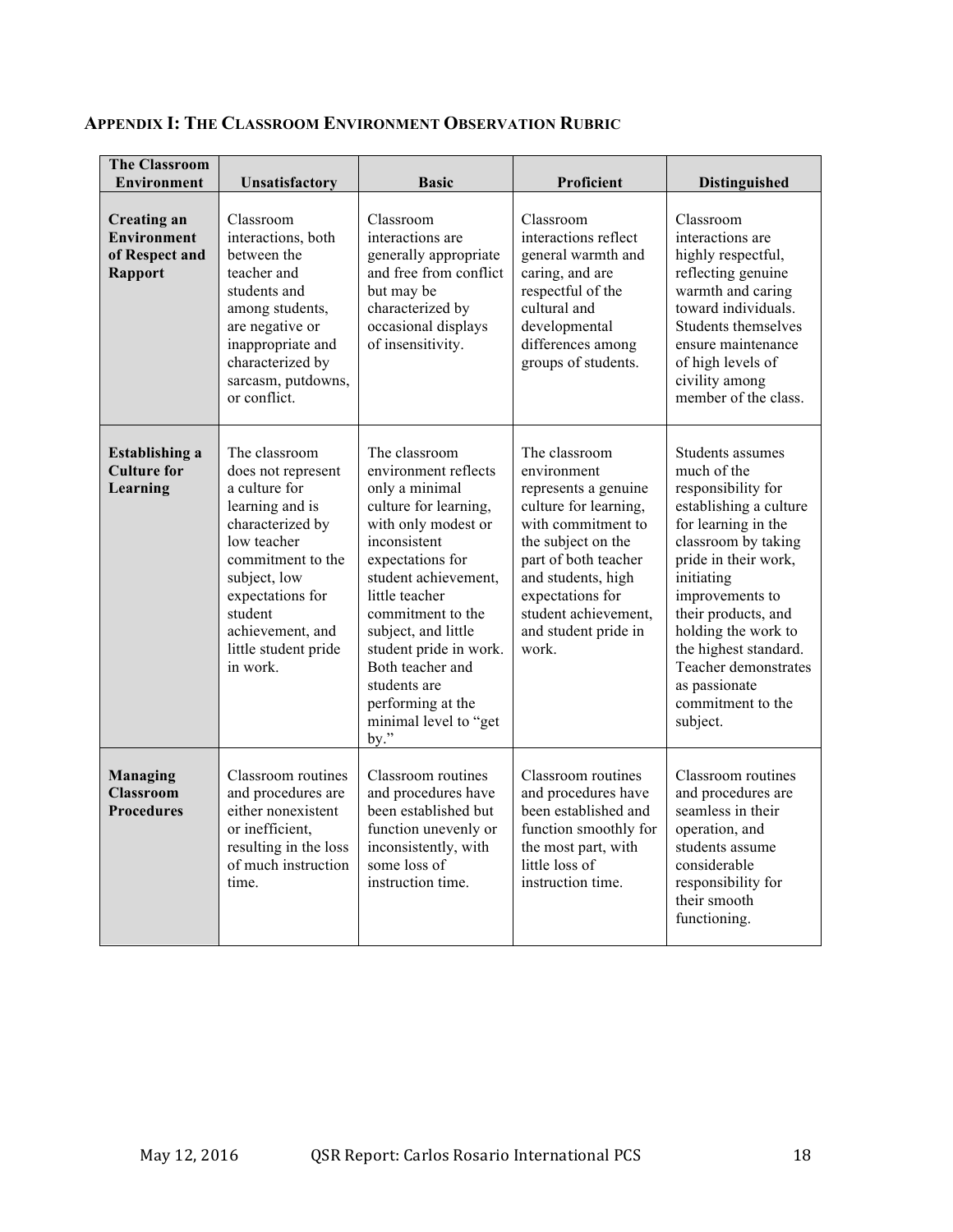| <b>The Classroom</b><br><b>Environment</b>           | <b>Unsatisfactory</b>                                                                                                                                            | <b>Basic</b>                                                                                                                                                                                               | <b>Proficient</b>                                                                                                                                                                                             | <b>Distinguished</b>                                                                                                                                                                                                                                                                                                                      |
|------------------------------------------------------|------------------------------------------------------------------------------------------------------------------------------------------------------------------|------------------------------------------------------------------------------------------------------------------------------------------------------------------------------------------------------------|---------------------------------------------------------------------------------------------------------------------------------------------------------------------------------------------------------------|-------------------------------------------------------------------------------------------------------------------------------------------------------------------------------------------------------------------------------------------------------------------------------------------------------------------------------------------|
| <b>Managing</b><br><b>Student</b><br><b>Behavior</b> | Student behavior is<br>poor, with no clear<br>expectations, no<br>monitoring of<br>student behavior,<br>and inappropriate<br>response to student<br>misbehavior. | Teacher makes an<br>effort to establish<br>standards of conduct<br>for students, monitor<br>student behavior, and<br>respond to student<br>misbehavior, but<br>these efforts are not<br>always successful. | Teacher is aware of<br>student behavior, has<br>established clear<br>standards of conduct.<br>and responds to<br>student misbehavior<br>in ways that are<br>appropriate and<br>respectful of the<br>students. | Student behavior is<br>entirely appropriate,<br>with evidence of<br>student participation<br>in setting<br>expectations and<br>monitoring behavior.<br>Teacher's monitoring<br>of student behavior is<br>subtle and preventive,<br>and teachers'<br>response to student<br>misbehavior is<br>sensitive to<br>individual student<br>needs. |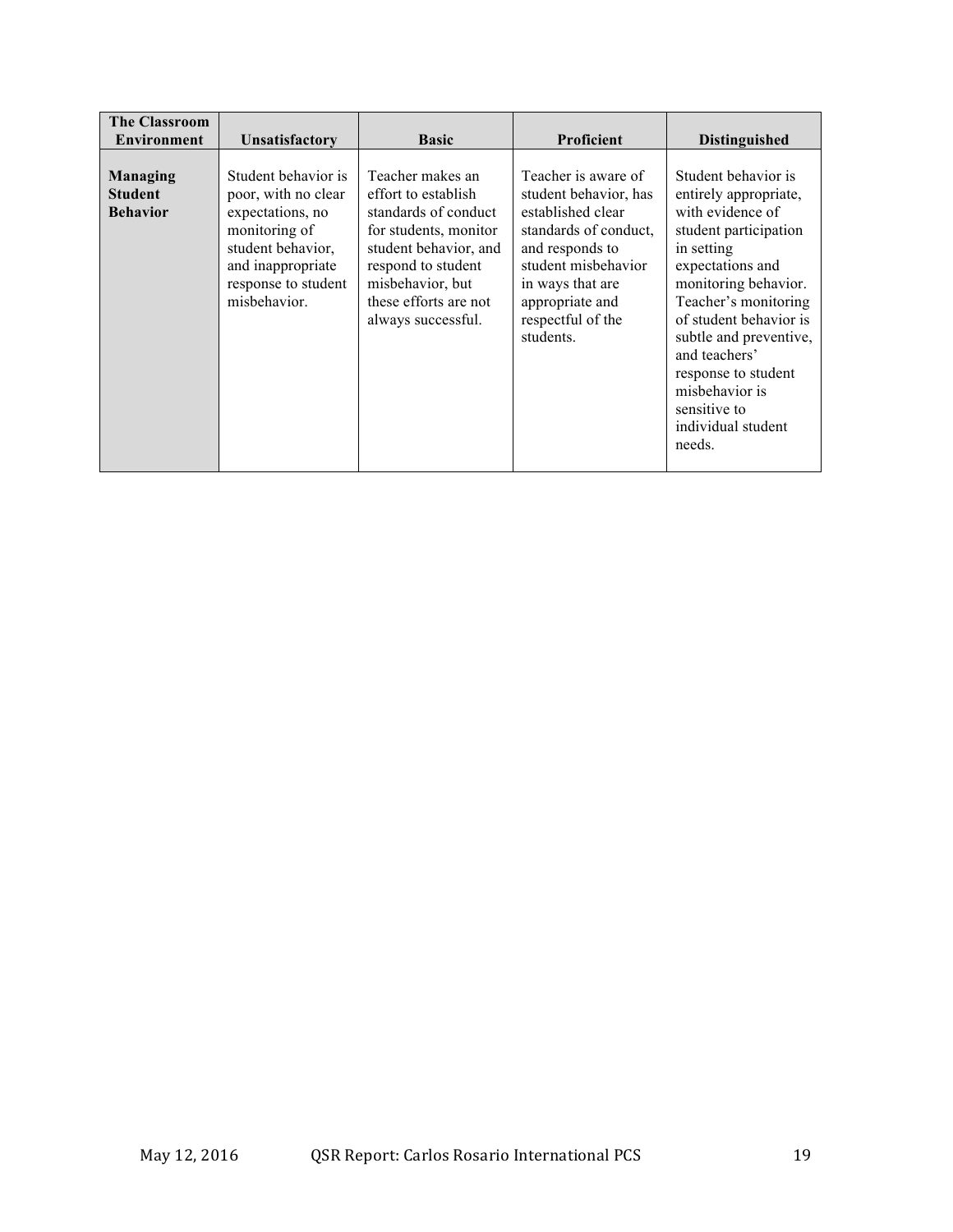| <b>Instruction</b>                                                 | Unsatisfactory                                                                                                                                                                                                                                                                                            | <b>Basic</b>                                                                                                                                                                                                                                                                                                                                                                                                          | Proficient                                                                                                                                                                                                                                                                                                                                         | Distinguished                                                                                                                                                                                                                                                                                                                                                                                                                                                                          |
|--------------------------------------------------------------------|-----------------------------------------------------------------------------------------------------------------------------------------------------------------------------------------------------------------------------------------------------------------------------------------------------------|-----------------------------------------------------------------------------------------------------------------------------------------------------------------------------------------------------------------------------------------------------------------------------------------------------------------------------------------------------------------------------------------------------------------------|----------------------------------------------------------------------------------------------------------------------------------------------------------------------------------------------------------------------------------------------------------------------------------------------------------------------------------------------------|----------------------------------------------------------------------------------------------------------------------------------------------------------------------------------------------------------------------------------------------------------------------------------------------------------------------------------------------------------------------------------------------------------------------------------------------------------------------------------------|
| Communicatin<br>g with<br><b>Students</b>                          | Teacher's oral and<br>written<br>communication<br>contains errors or is<br>unclear or<br>inappropriate to<br>students. Teacher's<br>purpose in a lesson<br>or unit is unclear to<br>students. Teacher's<br>explanation of the<br>content is unclear<br>or confusing or<br>uses inappropriate<br>language. | Teacher's oral and<br>written<br>communication<br>contains no errors,<br>but may not be<br>completely<br>appropriate or may<br>require further<br>explanations to avoid<br>confusion. Teacher<br>attempts to explain<br>the instructional<br>purpose, with limited<br>success. Teacher's<br>explanation of the<br>content is uneven;<br>some is done<br>skillfully, but other<br>portions are difficult<br>to follow. | Teacher<br>communicates clearly<br>and accurately to<br>students both orally<br>and in writing.<br>Teacher's purpose for<br>the lesson or unit is<br>clear, including<br>where it is situation<br>within broader<br>learning. Teacher's<br>explanation of<br>content is appropriate<br>and connects with<br>students' knowledge<br>and experience. | Teacher's oral and<br>written<br>communication is<br>clear and expressive,<br>anticipating possible<br>student<br>misconceptions.<br>Makes the purpose of<br>the lesson or unit<br>clear, including<br>where it is situated<br>within broader<br>learning, linking<br>purpose to student<br>interests. Explanation<br>of content is<br>imaginative, and<br>connects with<br>students' knowledge<br>and experience.<br>Students contribute to<br>explaining concepts<br>to their peers. |
| <b>Using</b><br>Questioning<br>and Discussion<br><b>Techniques</b> | Teacher makes<br>poor use of<br>questioning and<br>discussion<br>techniques, with<br>low-level<br>questions, limited<br>student<br>participation, and<br>little true<br>discussion.                                                                                                                       | Teacher's use of<br>questioning and<br>discussion techniques<br>is uneven with some<br>high-level question;<br>attempts at true<br>discussion; moderate<br>student participation.                                                                                                                                                                                                                                     | Teacher's use of<br>questioning and<br>discussion techniques<br>reflects high-level<br>questions, true<br>discussion, and full<br>participation by all<br>students.                                                                                                                                                                                | Students formulate<br>may of the high-level<br>questions and assume<br>responsibility for the<br>participation of all<br>students in the<br>discussion.                                                                                                                                                                                                                                                                                                                                |
| <b>Engaging</b><br><b>Students in</b><br>Learning                  | Students are not at<br>all intellectually<br>engaged in<br>significant<br>learning, as a result<br>of inappropriate<br>activities or<br>materials, poor<br>representations of<br>content, or lack of<br>lesson structure.                                                                                 | Students are<br>intellectually engaged<br>only partially,<br>resulting from<br>activities or materials<br>or uneven quality,<br>inconsistent<br>representation of<br>content or uneven<br>structure of pacing.                                                                                                                                                                                                        | Students are<br>intellectually engaged<br>throughout the<br>lesson, with<br>appropriate activities<br>and materials,<br>instructive<br>representations of<br>content, and suitable<br>structure and pacing<br>of the lesson.                                                                                                                       | Students are highly<br>engaged throughout<br>the lesson and make<br>material contribution<br>to the representation<br>of content, the<br>activities, and the<br>materials. The<br>structure and pacing<br>of the lesson allow<br>for student reflection<br>and closure.                                                                                                                                                                                                                |

# **APPENDIX II: INSTRUCTION OBSERVATION RUBRIC**